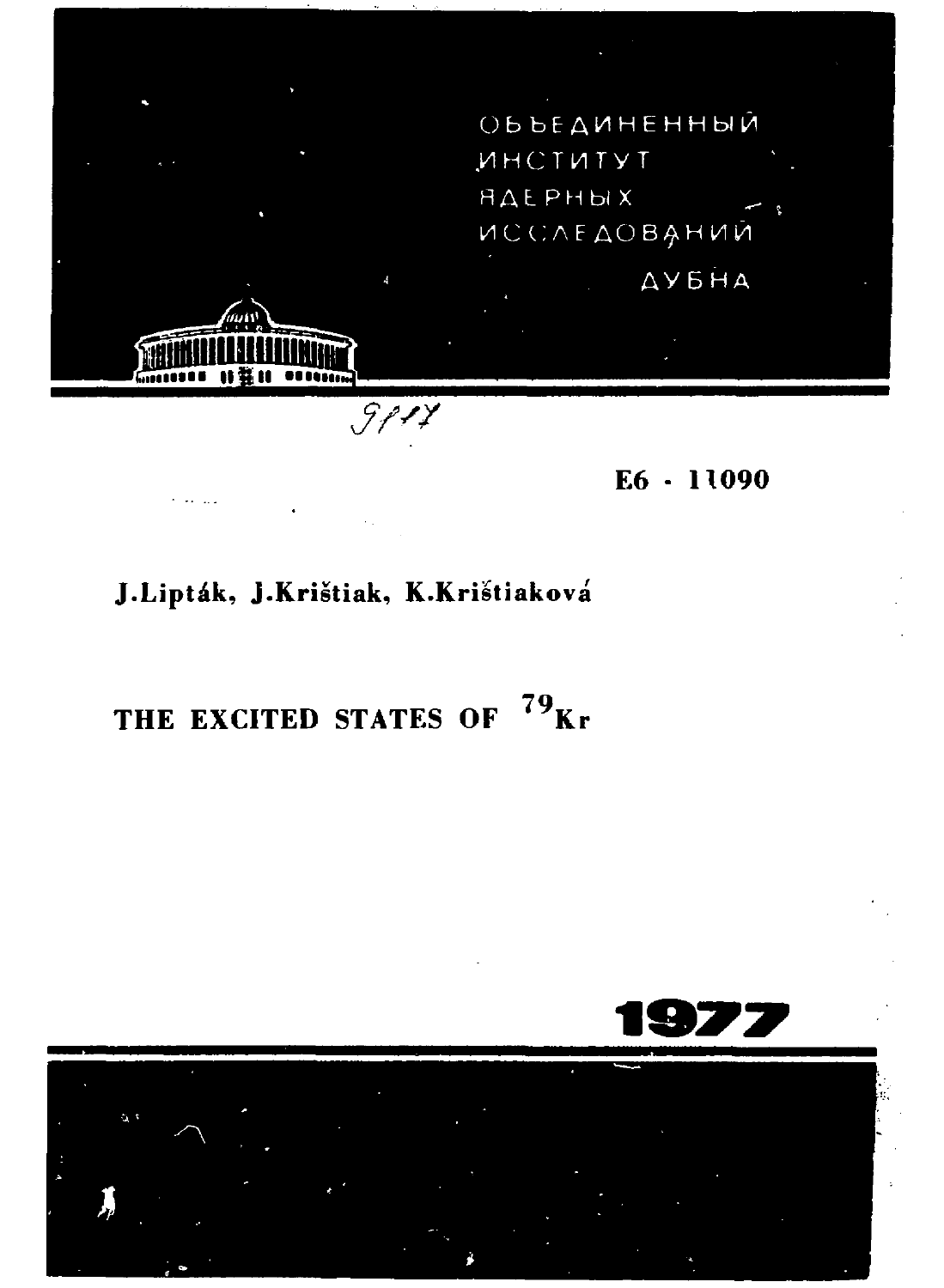**E6 - 11090** 

## **J.Liptak, J.Kristiak, K.Kristiakova<sup>2</sup>**

# **THE EXCITED STATES OF <sup>79</sup> K r**

*Submitted to "Nuclear Physics'* 

*The Faculty* **of** *Mathematics and Physics, Charles University, Prague, Cxeehoslovakla.* 

**<sup>&#</sup>x27; Tfc\*** *Institute of Physics, Slovak Academy of Sciences, Bratislava, Czechoslovakia.*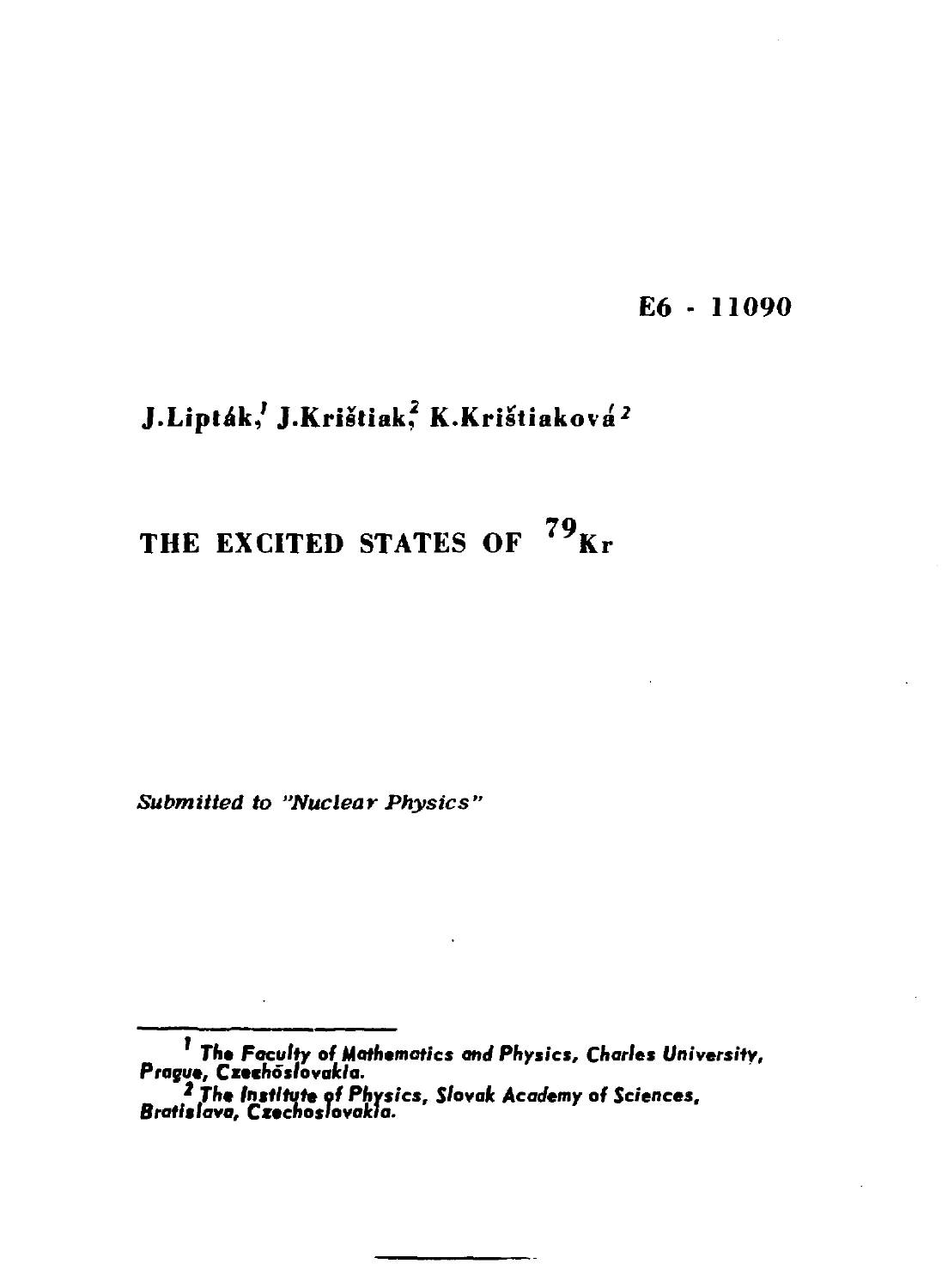Липтак Я., Криштиак Й., Криштиакова К.

E6 - 11090

Возбуждение состояния 79 Кг

При помощи Ge(Li) детекторов исследовалясь спектры гамма-лучей, возникающих при распаде 79 Rb, и гамма-гамма-время совпадений. Был  $T_{14}$  уровня 147.06 кэВ,  $T_{12}$  (147.06) = (78 ± 6) нс. определен Измерены интенсивности 17 переходов при помощи Si(Li) детектора в магнитном поле. Определены КВК и мультипольности этих переходов. Установлены квантовые характеристики и составит от получительного и рассматривается с учетом силы Кормолиса. Показано, что свойства некоторых уровней <sup>79</sup> Kr MOЖНО Объяснить существованием относительно чистых ротанионных полос.

Работа выполнена в Лаборатории ядерных проблем СИЯИ.

Hoement Ofnesseemoro Exctervia secuent accessomenti, Hyöna 1977

Lipták J., Krištiak J., Krištiaková K.

 $E6 - 11090$ 

The Excited States of <sup>79</sup>Kr

The  $\beta^+$ -decay of <sup>79</sup>Rb has been studied with Ge(Li) detectors in single and coincidence modes. The half-life of the 147.06 keV level in  $^{79}$ Kt has been determined to be  $(78+6)$  nsec. The relative electron intensities of seventeen transitions have been measured with a magnetic Si(Li) spectrometer. The internal conversion coefficients have been determined. The transition multipolarities have been deduced. The spin-parity assignments have been made for excited states of  $79Kr$  and a  $\beta$  -decaying state of  $\frac{79Rb(5/2^+)}{28Rb(5/2^+)}$ . The structure of excited states in  $\frac{79Rt}{k}$  is discussed in the framework of the Alaga and Coriolis coupling model. It is shown that the properties of some levels in <sup>79</sup>Kt can be explained by the existence of relatively pure rotational bands.

The investigation has been performed at the Laboratory of Nuclear Problems, JINR,

Preprint of the Joint Institute for Nuclear Research. Dubna 1977

© 1977 Объединенный институт лдерных исследований Дубна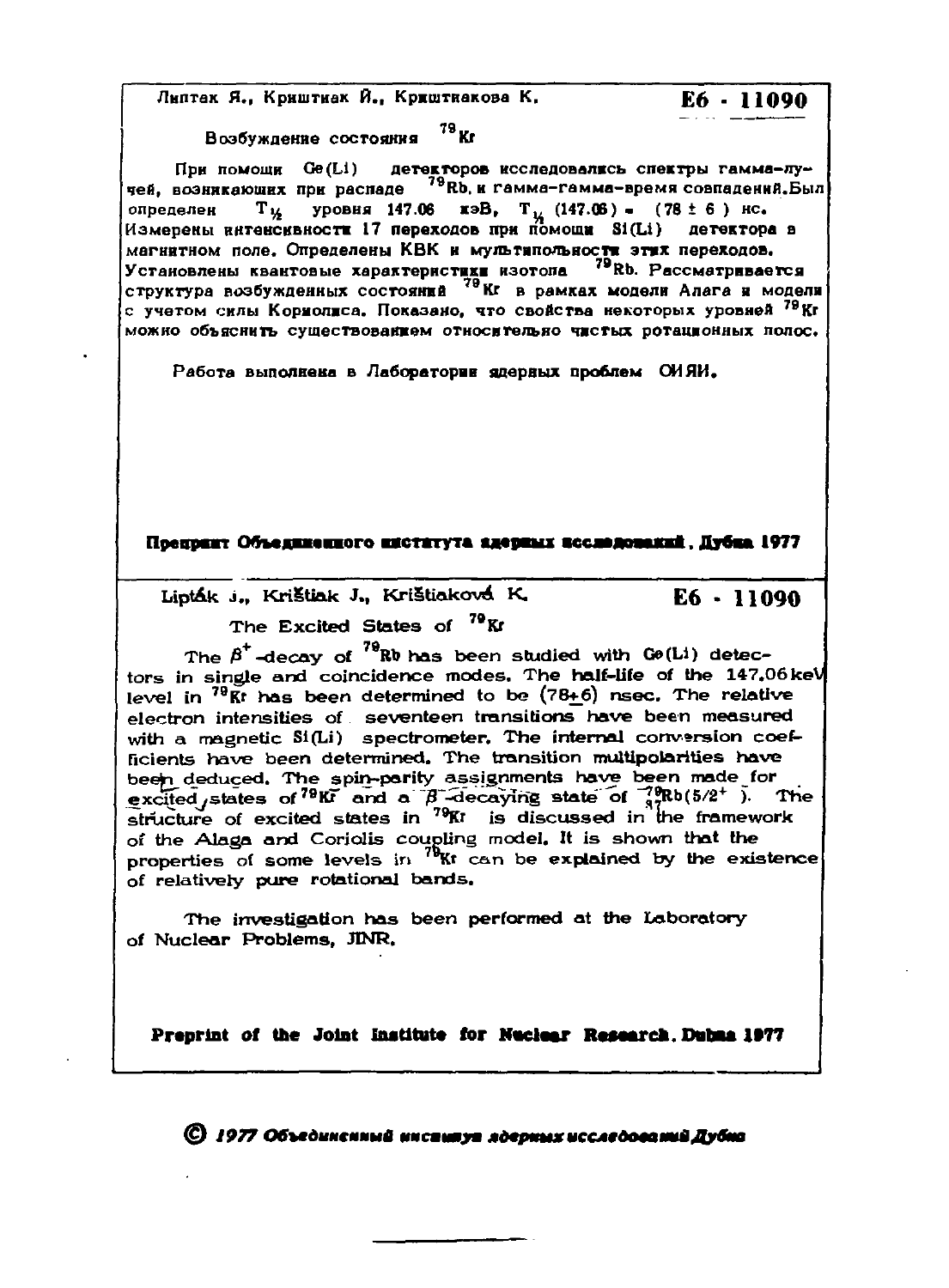### 1. INTRODUCTION

In recent years the level structure of the  $^{79}_{36}$ Kr<sub>43</sub> nucleus has been a subject of numerous spectroscobic investigations employing  $(p, n_y)$ <sup>1</sup>  $(d, p)$ <sup>2</sup> and  $(a, ny)$ <sup>3.4</sup> reactions. The  $\beta^+$ -EC decay of <sup>79</sup>Rb  $(22.8 \text{ min})$  to levels in  $^{79}$ Kr has been studied by Broda et al.  $5$  and Lingeman et al.  $6$ .

The region of nuclides with  $N$  or  $Z$  45 is interesting due to the appearance of the  $7/2^+$  state as a ground or a low-lying excited state. The simple shell model cannot account for this state as the available shell states are  $1g_{\alpha,\theta} = 1, 2p_{1,\theta} = 2p_{2,\theta}$  and  $1f_{5,0}$ .

There are several theoretical papers aimed at explaining the structure of nuclei with  $N$  or  $Z$  45 and, namely, the  $7/2^+$  state (the anomalous coupling state - ACS) using a spherical or deformed concept of a nucleus.

A very successful quasiparticle-phonon coupling model of Kisslinger and Sorensen<sup>77</sup> does not allow one to obtain the AC state. More recently Paar '8' has applied Alaga's model to odd nuclei with  $2=47$ . He obtained good agreement with experimental data es pecially with regard to the AC state, Some agreement with the experimental data on positive parity states of nuclides with  $N \approx 45$  has been obtained by Kurivama et al.<sup>/9/</sup>

The close spacing of the  $7/2^+$  and  $9/2^+$  states can be obtained very naturally in the deformed single-particle model. The negative parity states in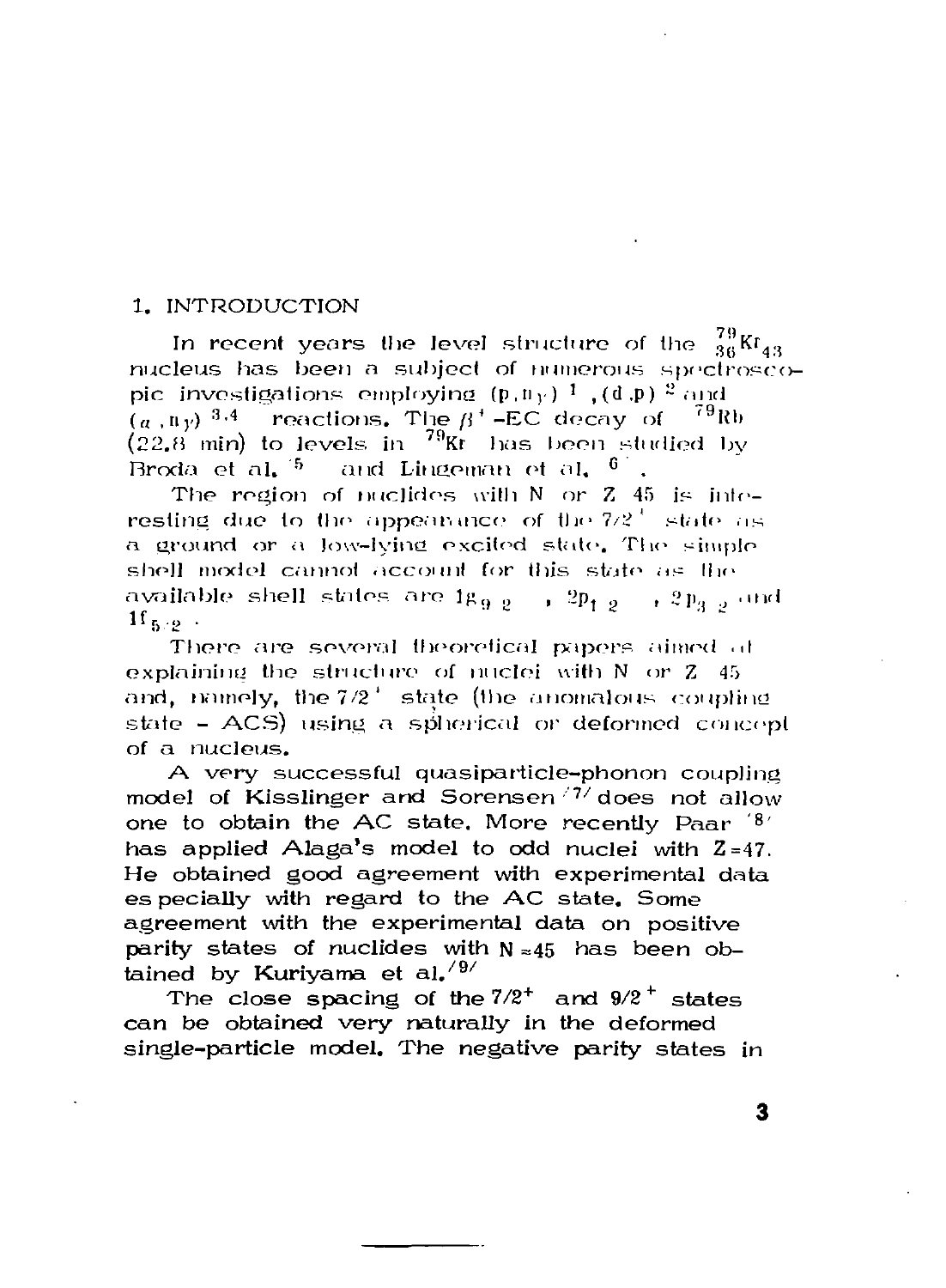the  $^{79}$ Kr have been interpreted in terms of the Nilsson model by Forssten et al, <sup>/4/</sup>, Heller and Friedman $^{710}$  have calculated the properties of states (positive as well as negative parity) of nuclides with N~45 using the Coriolis-coupling model extended to include a residual pairing interaction.

Thus, the question as to whether a spherical or deformed model is most appropriate for krypton isotopes is still open for discussion.

The purpose of the present work, a spectroscopic study of the level structure of <sup>79</sup>Kr through the  $\beta$ <sup>+</sup> -EC decay of  $^{79}_{97}$ Rb, was to place the decay scheme on a more firm basis with the hope of  $f_{\text{a}}$ cilitating the choice between various theoretical models proposed for the description of nuclides with 40<N<50. We have made у *,y-y-r* and internal conversion study of the <sup>79</sup>Rb decay to reach this goal.

### 2. EXPERIMENTAL PROCEDURE

### 2.1. Source Preparation

<sup>79</sup> Rb activity was produced by 660 MeV proton irradiation of  $Zr + Nb$  targets in the extern beam of the Dubna synchrocyclotron. The sources were prepared from a mixture of spallation products by electromagnetic mass-separation, using a surface ionization source together with the "hot-solid-target" method  $\frac{117}{5}$  Sources for measuring the internal conmethod' 1 Journes for measuring the internal conversion electrons were made by the implantation of  $^{79}$ Rb ions into the Al backing.

#### $2.2.$  The  $y$ -Ray Measurements

The  $y$ -ray spectra below 240 keV (see Fig. 1) were recorded with a 200 mm $x$  5 mm Ge(Li) detector having an energy resolution of 240 eV (PWHM) at the 5.6 keV. The spectra above a 40 keV energy were recorded with a set of four  $Ge(Li)$  detectors. Active volumes of the detectors were 38,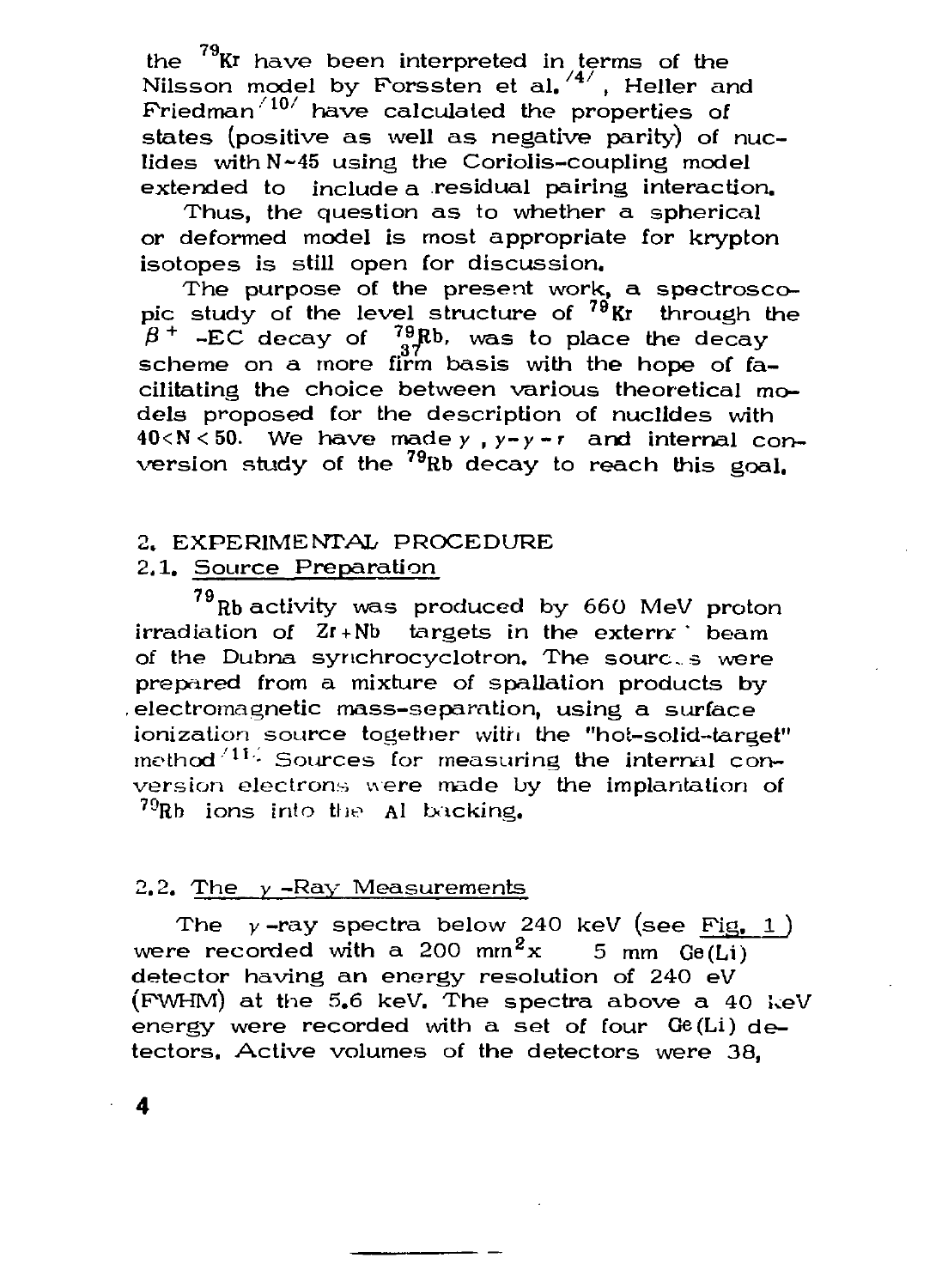

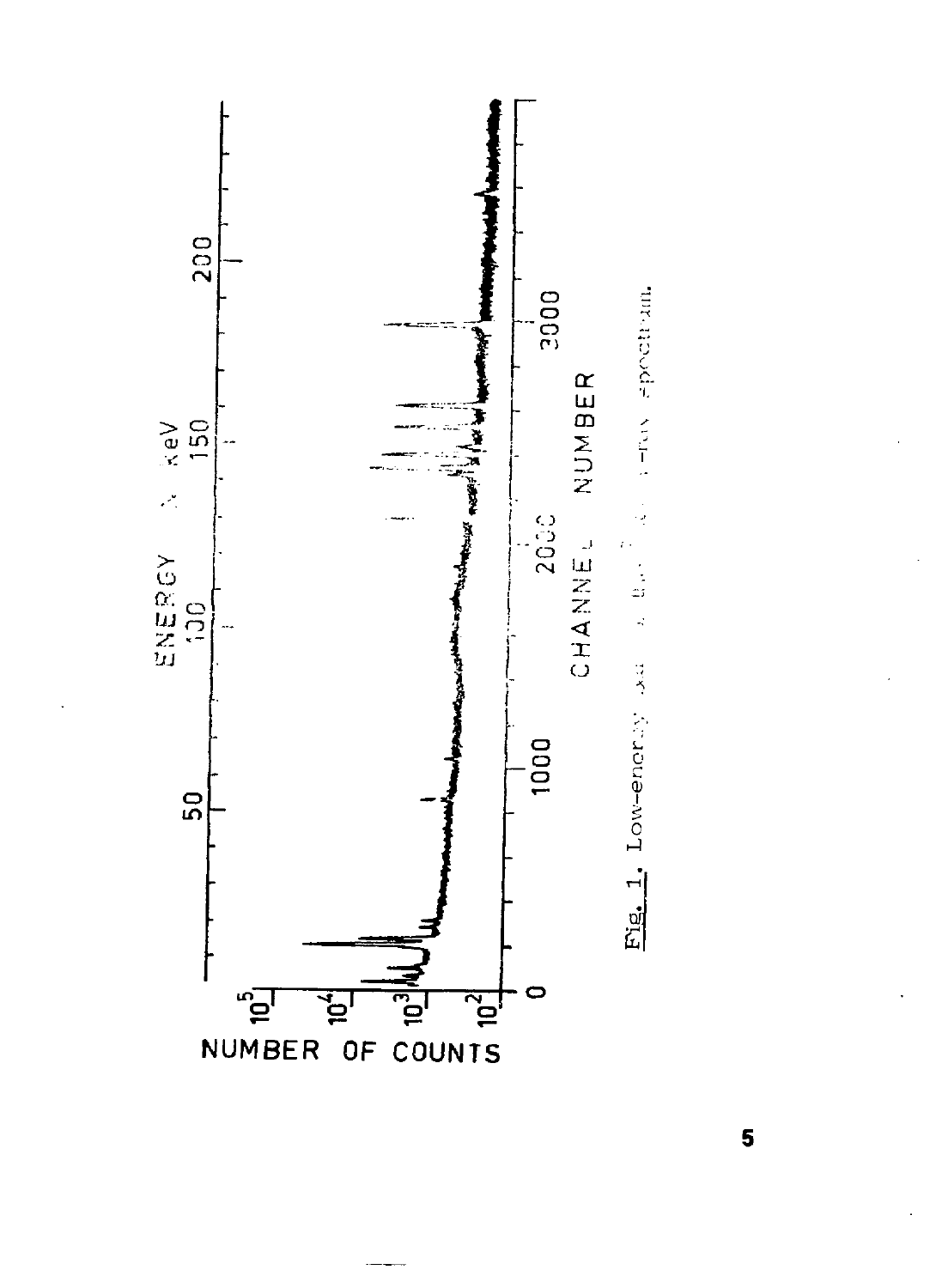41, 47 and 50 cm<sup>3</sup> with (FWHM) of 2.5, 2.5, 3.0 and 3.0 keV, respectively, for the 1332 keV  $y$  -ray from a <sup>60</sup>Co source.

Coincidence and time relations among *у* -rays emitted in the decay of the  $^{79}$ Rb isotope were studied with two Ge(Li) detectors having active volumes of  $41$  and  $50$  cm<sup>3</sup>.

The experimental time resolution of prompt coincidences was 25 nsec and time window width was  $2$   $_{\text{msec}}$ . The data of three-dimensional measurements (E<sup>y</sup> <sup>V</sup>E*уУт)* were recorded on a magnetic tape and analysed with the aid of a Hewlett-Packard  $2116-$ C computer using Honusek's and Fromm's programs  $16$ .

The contributions from underlying Compton background and random-coincidence events were determined by selecting the gate from one or more regions of the background near the analysed peak. A subtraction of this properly normalized spectrum then violded the net spectrum of  $Y$ -rays coinciding with the given photopeak. A few typical net coincidence spectra are shown in Fig. 2.

The y-rays from the well-known energy standard ≈ources of <sup>56</sup>Co, <sup>75</sup>Se ,<sup>110</sup>™Ag , <sup>152</sup> Eu and <sup>182</sup> Ta hc-ve been used to determine the energy calibration curve.

The relative y -ray intensities were determined from peak areas using a detector efficiency curve which was obtained by means of the above mentioned sko-Jard sources. The relative intensities for standards were taken from refs.<sup>/12-15</sup> The relative intensity of the  $\beta^+$  -decay of the  $^{79}$ Rb isotope was determined by measuring the 511 keV line intensity using Al absorbers (5 mm thick) on both sides of the  $^{79}\mathrm{Rb}$ source.

### 2.3. The Measurements of the Internal Conversion

The internal conversion electrons of  $y$  -transitions were measured by a spectrometer which is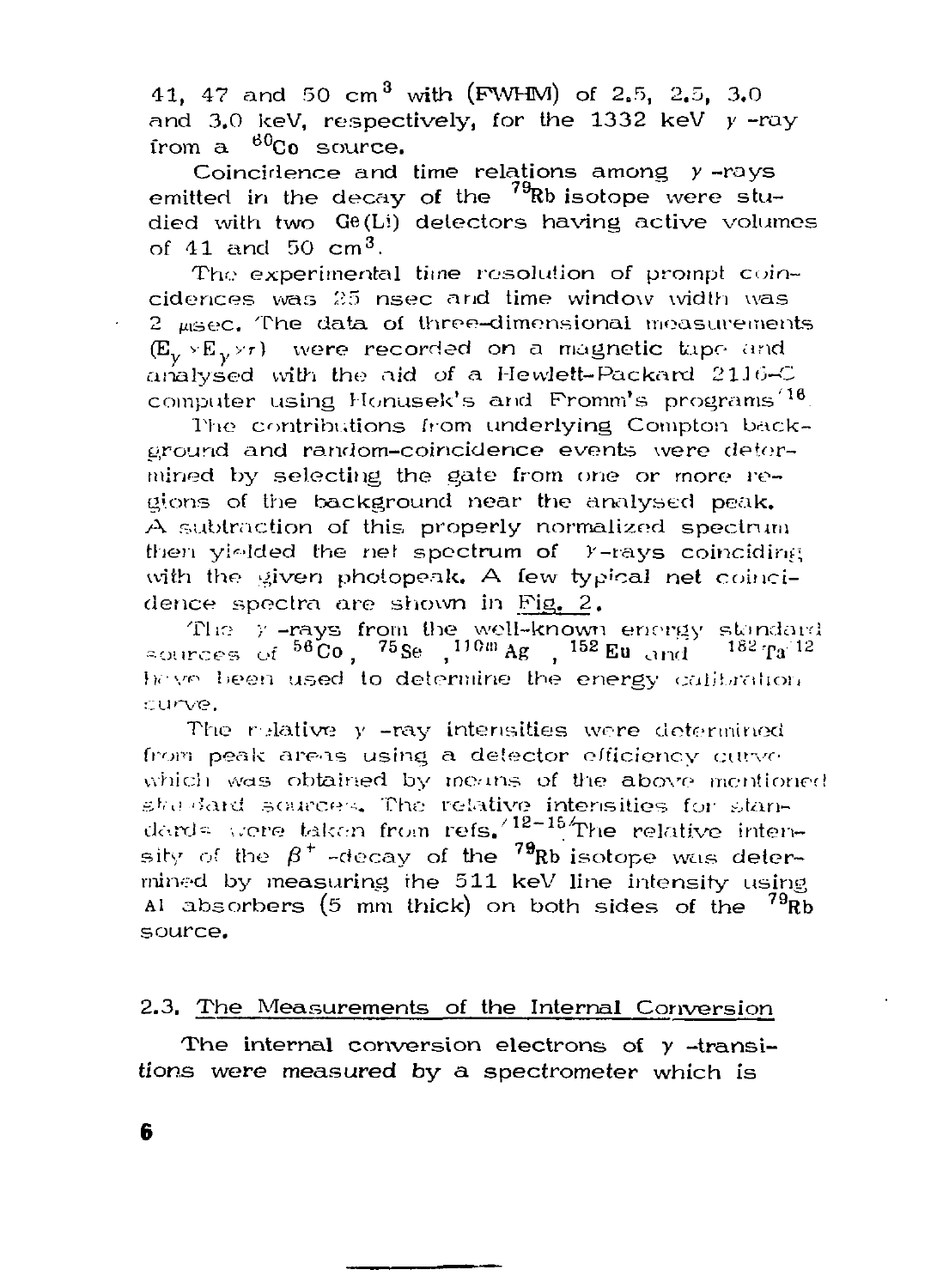

spectrum.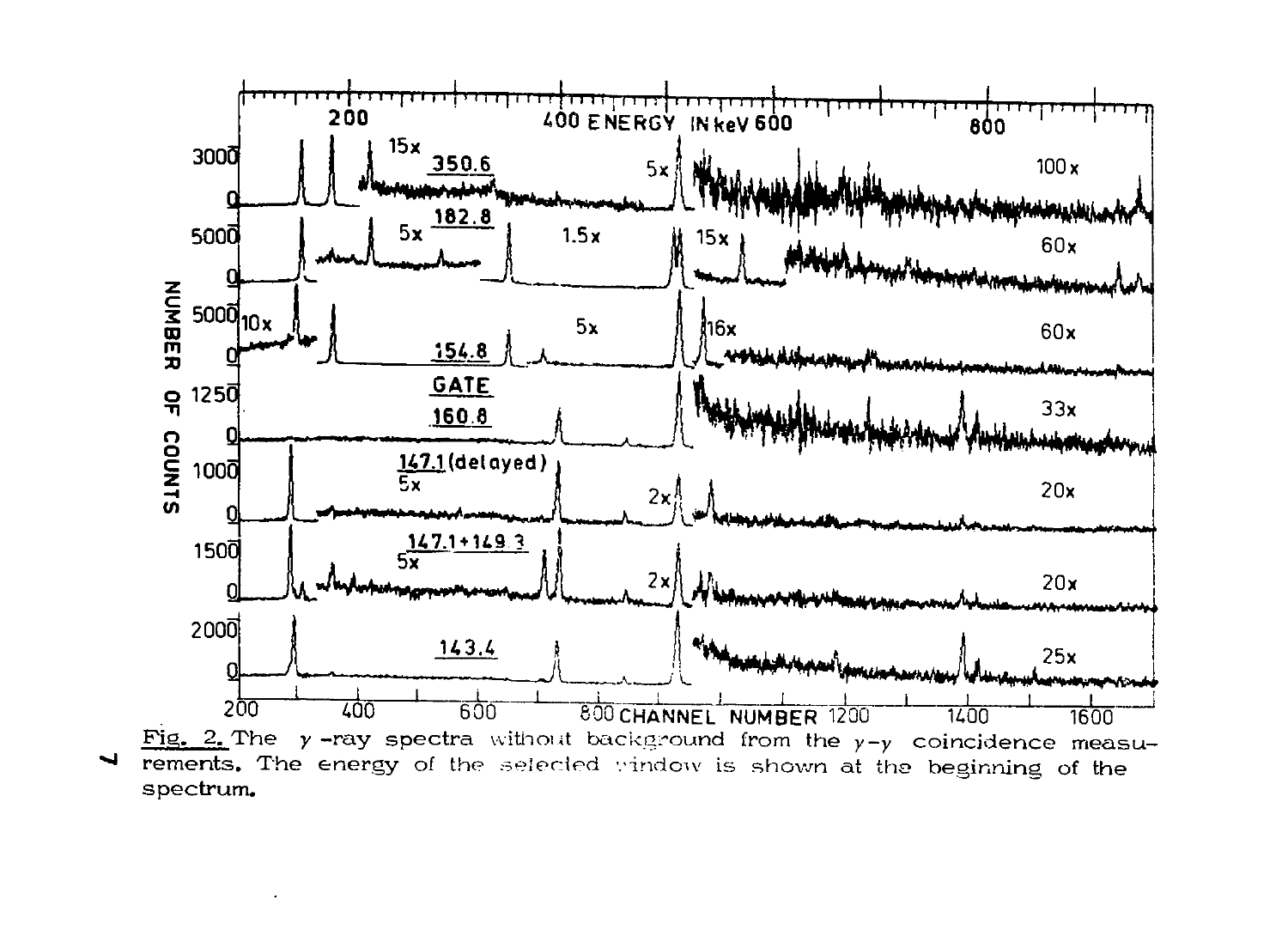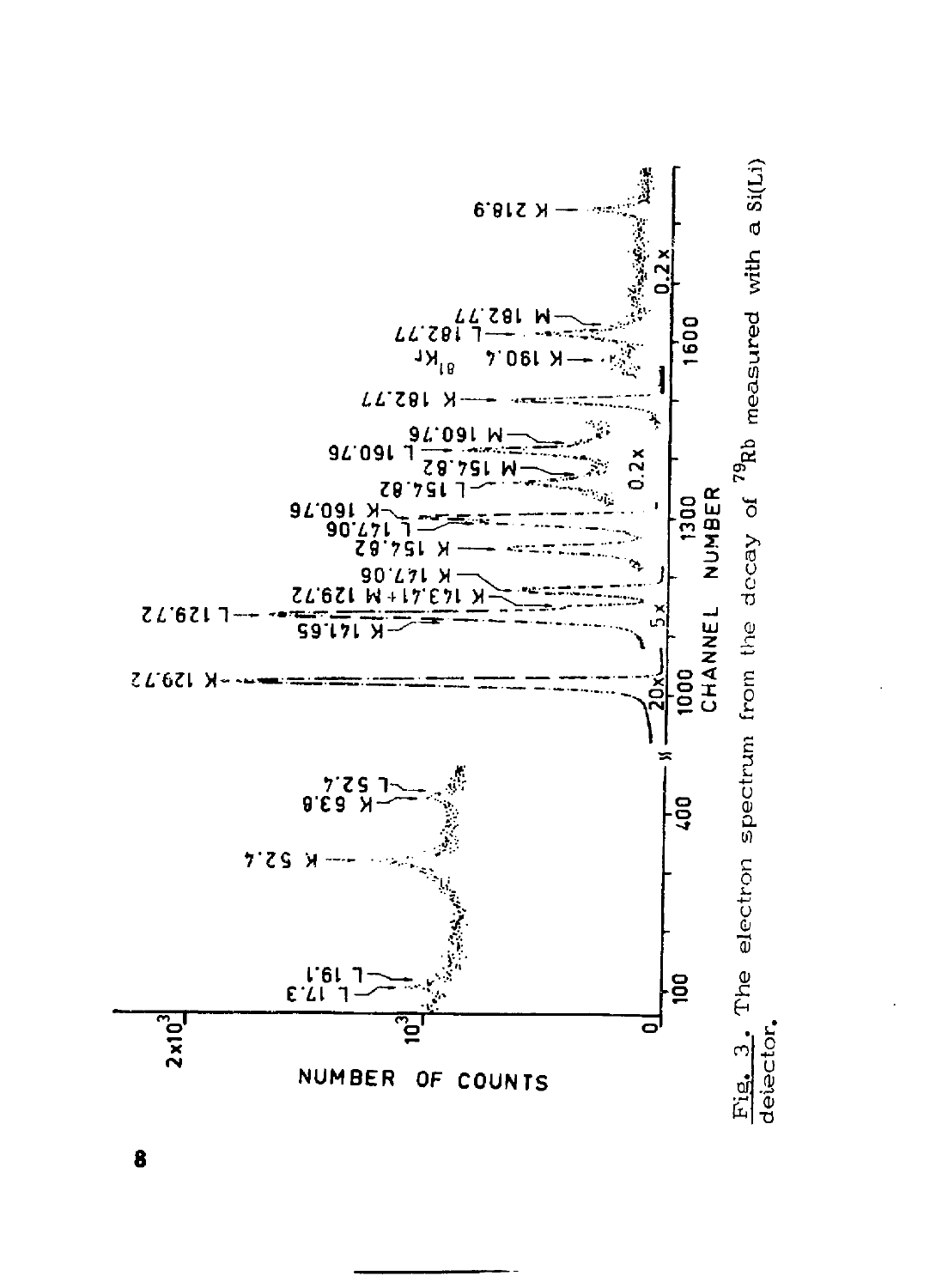a combination of the constant magnetic field with the high-resolution  $Si(Li)$  detector  $\frac{17}{T}$  wo different magnetic fields (250 and 500 Gauss) were employed for energy region of 40-400 and 100-700 keV, respectively. The energy resolution of spectrometer was 1.0-1.7 keV at (40-700) keV region. Pig. 3 shows a part of a typical  $79$ Kr electron conversion spectrum obtained with a 250 Gauss magnetic field.

The intensities of lines in the spectrum were determined as a number of counts over a linear background using the detector efficiency curve. The intensity of the K143.41 keV line was calculated using the experimental intensity of the K129.72 keV  $\lim_{\alpha \to 0} a_{\text{ind}}$  the theoretical value  $a_{\text{L+M}}^2 a_{\text{K}}^2$ 

### 3. RESULTS

The energies and relative intensities of  $\gamma$ -rays that were observed in the  $^{79}$ Rb decay  $\left(T_{1/2}$  = 22.8 min) are listed in Table 1. A summary of the results of the *y-y-f* coincidence experiments is given in Table 2.

The internal conversion coefficients were calculated relative to the ICC of the isomeric 129.72keV transition using our  $I_v$  and  $I_e$  . We assume that the 129.72 keV transition is pure  $E3$  with the theoretical value of  $a_v=2.1$ . The results are given in Table 3.

As is seen from Table 1, there is a systematic difference between the present  $y$ -ray intensities for  $E_{\odot}$  < 650 keV and those published by Lingeman et al.  $/6/$  with the latter being lower up to 20%. Besides this the intensity of the  $17.3$  keV y-transition given in ref. $\frac{8}{6}$  is remarkably large. We believe that our  $I_{\nu}$  values are more accurate due to a larger number of the standard sources employed. In addition, the intensity balance of the 182.77 keV (3/2<sup>7</sup>) level using  $I_y$  of the work  $\frac{16}{15}$  is not fulfilled, the difference between the coming  $\Sigma I_T$  and the leaving  $I_T$  (182.77 keV) is equal to  $21.5+6.0$  unit.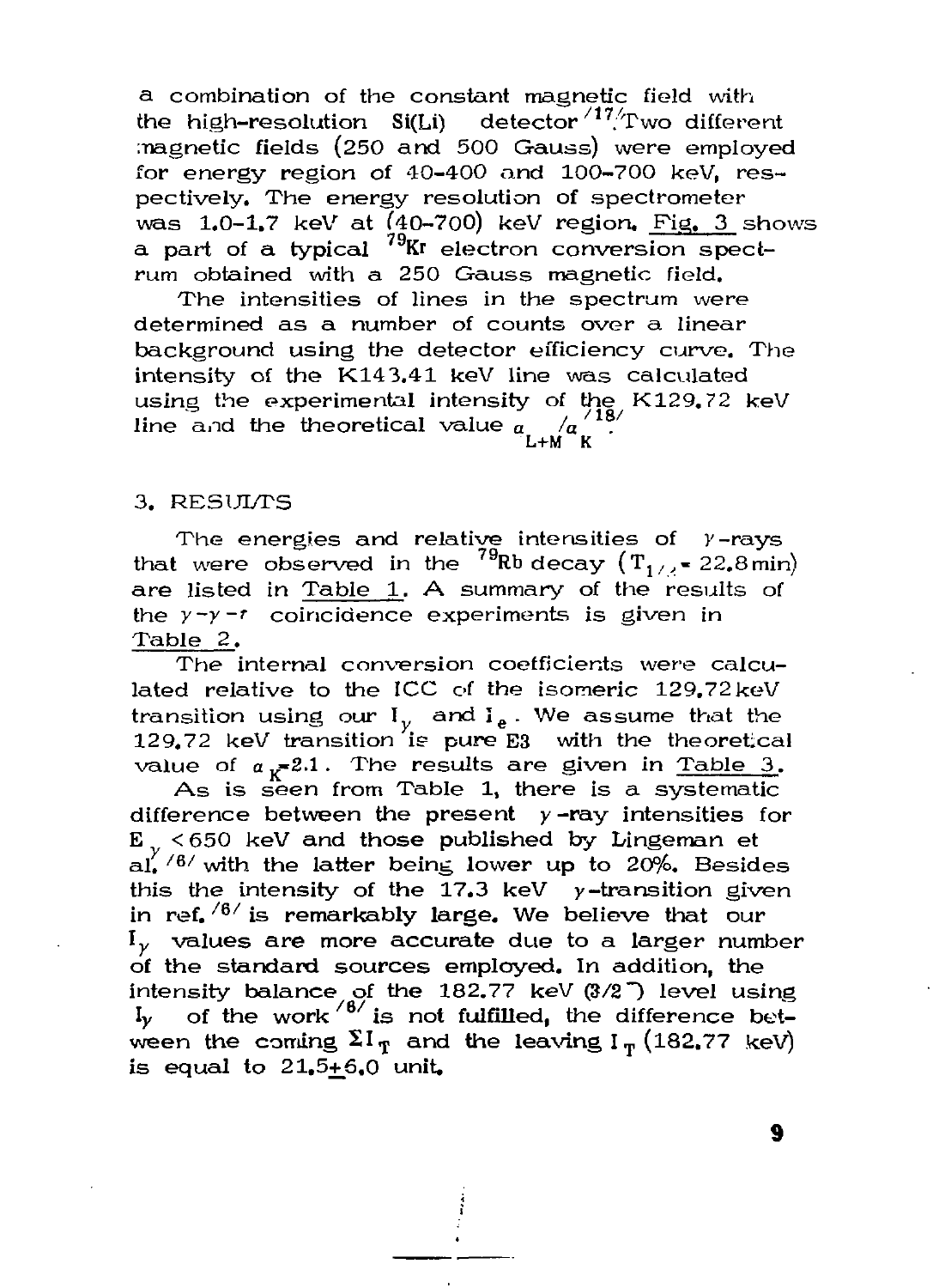Table 1

Energies and relative intensities of  $\gamma$  -transitions

|                                   | from the                                                 | $^{\prime}$ <sup>-</sup> Rb - | ' "Kr        |              | decay                          |                     |                     |        |
|-----------------------------------|----------------------------------------------------------|-------------------------------|--------------|--------------|--------------------------------|---------------------|---------------------|--------|
| This                              | work                                                     |                               |              |              | Thie                           | vork                |                     |        |
| Energy<br>(keV)                   | Ι,                                                       | ı,                            | 17)          |              | Energy<br>(keV)                | 1,                  | $I_J^b$ ) $I_J^b$ ) |        |
| 17.3 (1)                          | (1)<br>1.0                                               | 13.1                          | 5.2          | 6.6          | 815.1(3) 0.09(3)               |                     |                     |        |
| 19.1 (1)                          | (6)<br>0.70                                              | 12.0                          |              |              | 835.4(4)                       | 0,25(4)             | 0.2                 |        |
| 52.42(1)                          | (4)<br>1.26                                              | 2.23                          |              | 1.3          | 841.6(1)                       | 0.25(3)             | 0.3                 |        |
| 63.84(1)                          | 0.36<br>(1)                                              | 0.54                          |              |              | 858.1(2)                       | 0.15(5)             | 0.4                 |        |
| 107.72(4)<br>$\bf(1)$             | $c_{1,0.17}^{0.30}(2)$                                   |                               |              | 0.6          | 892.5(7)<br>907.3(2)           | 0.08(1)<br>0.36(4)  |                     |        |
| 111<br>116.25(3)                  | 0.90 (3)                                                 |                               |              | 1.0          | 911.7(4)                       | 0,12(2)             |                     |        |
| 129.72(1)                         | 46.5 (10)                                                | 169.7                         | 37.2         | 41.5         | 915.8(1)                       | 2.60(5)             | 3.12.3              |        |
| 141.65(1)                         | 2.9<br>(1)                                               | 3.65                          |              |              | 921.6(1)                       | 1.92(5)             | 1.8 1.5             |        |
| 143.41(1)                         | (12)<br>60.2                                             | 62.1                          | 59.2         | 46.6         | 930,5(2)                       | 0,20(2)             |                     |        |
| 147.06(1)                         | (10)<br>45.4                                             | 55.5                          | 46.2         | 32.2         | 934.9(1)                       | 1.42(3)             | 1.3 1.2             |        |
| 149.34(1)                         | $\mathbf{u}$<br>2.9                                      | 3.04                          |              |              | 941.2(1)                       | 0.75(6) 0.7 0.7     |                     |        |
| 154.82(1)<br>160.76(1)            | (8)<br>34.2<br>37.2<br>(8)                               | 36.2<br>40.2                  | 28.7<br>36.8 | 24.6<br>28.9 | 949.6(3)<br>951.4(9)           | 0.30(7)]<br>0.06(1) | 0.4                 |        |
| 182.77(1)                         | 83,0 (16)                                                | 85.3                          | 87.1         | 67,2         | 955.3(2)                       | 0.12(2)             |                     |        |
| (2)<br>201.2                      | 0.77<br>(8)                                              |                               | 0.8          | 0,7          | 964.1(5)                       | 0.03(1)             |                     |        |
| $(4)^c$<br>218.8                  | $\left(\frac{1}{2}\right)^c$<br>2.2                      |                               |              |              | 968.9(3)                       | 0.07(1)             |                     |        |
| ۰,<br>219.3<br>(4)                | (3)°)<br>2,7                                             |                               | ן נ.5        | 5.0          | 973.7(2)                       | 0.15(2)             | 0.2                 |        |
| (2)<br>275.1                      | 0.46(10)                                                 |                               |              |              | 976,7(4)                       | 0.05(1)             |                     |        |
| (1)<br>266.2<br>$(5)^c$           | 3.9<br>(1)<br>$(2)$ c)                                   |                               |              | 3.4          | 1009.4(4)                      | 0.16(4)             |                     |        |
| 302.4<br>$(5)^c$<br>302.4         | 0.4<br>$\mathfrak{so}^{\mathfrak{e}\mathfrak{f}}$<br>0.7 |                               | 2.5          | 1.3          | 1017.8(4)<br>1072.3(3)         | 0.12(3)<br>0, 13(3) |                     | ი. ი   |
| (2)<br>304.0                      | 0.45<br>(8)                                              |                               |              |              | 1076.0(2)                      | 0.22(3)             |                     |        |
| (3<br>312.7                       | 0.28(6)                                                  |                               |              |              | 1084.9(5)                      | 0,03(1)             |                     |        |
| (3)<br>320.2                      | 0,33(10)                                                 |                               |              |              | 1090.3(3)                      | 0,05(1)             |                     |        |
| (1)<br>350.6                      | 31.3<br>(6)                                              |                               | 31.9         | 28.1         | 1117.0(5)                      | 0.19(3)             |                     |        |
| 382.5<br>(5)                      | $c_{1,1,0}$<br>$(2)^c$                                   |                               | 5.3          | 4.9          | 1124.5(6)                      | 0.04(2)             |                     |        |
| (1)<br>384.1<br>$\left(1\right)$  | (3)<br>5,1                                               |                               | 25.1         |              | 1132.4(1)                      | 0.24(3)             | 0.3                 |        |
| 397.6<br>$\bf(1)$<br>401.8        | 26.2<br>(6)<br>3,5<br>(1)                                |                               | 2.3          | 22.3<br>2.2  | 1137.7(1)<br>1140.7(9)         | 0.52(4)<br>0.05(2)  | 0.3                 |        |
| (2)<br>428.7                      | (1)<br>0.6                                               |                               |              |              | 1148.1(6)                      | 0.10(4)             |                     |        |
| 461.5<br>$\left(1\right)$         | 5.3<br>(1)                                               |                               | 5.0          |              | 4.8 1151.4(9)                  | 0.06(3)             |                     |        |
| (2)<br>476.1                      | 0.24<br>{6}                                              |                               |              |              | 1158.7(5)                      | 0.09(3)             |                     |        |
| (8)<br>486.B                      | 0.97<br>(8)                                              |                               |              |              | 1161.7(6)                      | 0.06(4)             |                     |        |
| $\Omega$<br>505.4                 | 46.0 (20)                                                |                               | 55.0         | ${53.6}$     | 1170.1(2)                      | 0, 18(3)            |                     |        |
| 506.0<br>(2)<br>511               | (2)<br>ō<br>715<br>(57)                                  |                               | 665          | 700          | 1184.1(1)                      | 1.08(2)             |                     | 1.00.9 |
| (1)<br>524.2                      | 0.94<br>(5)                                              |                               | 1.0          | 0.8          | 1196.7(6) 0.06(2)<br>1199.3(4) | 0.10(2)             |                     | 0.9    |
| $\left(1\right)$<br>533.3         | 5.6<br>(1)                                               |                               | 5.9          | 5.6          | 1208.0(1)                      | 0.32(3)             |                     |        |
| $\{1\}$<br>541.0                  | 3.2<br>(1)                                               |                               |              | 3.6          | 1225.8(1)                      | 0.36(4)             |                     |        |
| (2)<br>543.7                      | 0.60<br>(6)                                              |                               | 3.3          |              | 1245.6(2)                      | 0.16(2)             |                     |        |
| 558.3<br>(1)                      | (6)<br>1.10                                              |                               |              |              | 1252.7(4)                      | 0.05(2)             |                     |        |
| 569.2<br>(1)<br>603.2<br>(1)      | 4.0<br>(1)<br>(1)                                        |                               | 4.0          | 4.7          | 1257.1(3)                      | 0.09(2)             |                     |        |
| (2)<br>605.6                      | 2.9<br>(7)<br>ລ. 40                                      |                               | 3,0          | 3.0          | 1267.9(4)<br>1273.9(5)         | 0.08(2)<br>0.06(3)  |                     |        |
| $\mathbf{u}$<br>622.2             | 38.0<br>{8}                                              |                               | 37.0         | 29.4         | 1279.7(4) 0.07(3)              |                     |                     |        |
| (2)<br>663.1                      | (1)<br>о, з                                              |                               |              |              | 1285.4(9)~0.02                 |                     |                     |        |
| 688.1<br>$\Omega$                 | (2)<br>100                                               |                               | 100          | 100          | 1291.9(1) 0.29(3)]             |                     | 0.3                 |        |
| (2)<br>706.0                      | (3)<br>0.25                                              |                               |              |              | 1298.3(1)                      | 0.56(3)             |                     |        |
| 724.4<br>(2)<br>774.1<br>$\Omega$ | 0.27<br>(3)<br>2.60<br>(8)                               |                               | 2.9          |              | 1308.5(3) 0.11(2)              |                     |                     |        |
| (2)<br>786.0                      | 0.70<br>(4)                                              |                               |              |              | 1316.7(3) 0.12(2)<br>1337.5(6) | 0.03(1)             |                     |        |
| 788.3<br>(2)                      | 0.80<br>(4)                                              |                               | 1.8          | 10.9         | 1357.0(4) 0.05(2)              |                     |                     |        |
| 792.3 (3)                         | c.10<br>(8)                                              |                               |              |              | 1366.8(3) C.09(2)              |                     |                     |        |
| 10                                |                                                          |                               |              |              |                                |                     |                     |        |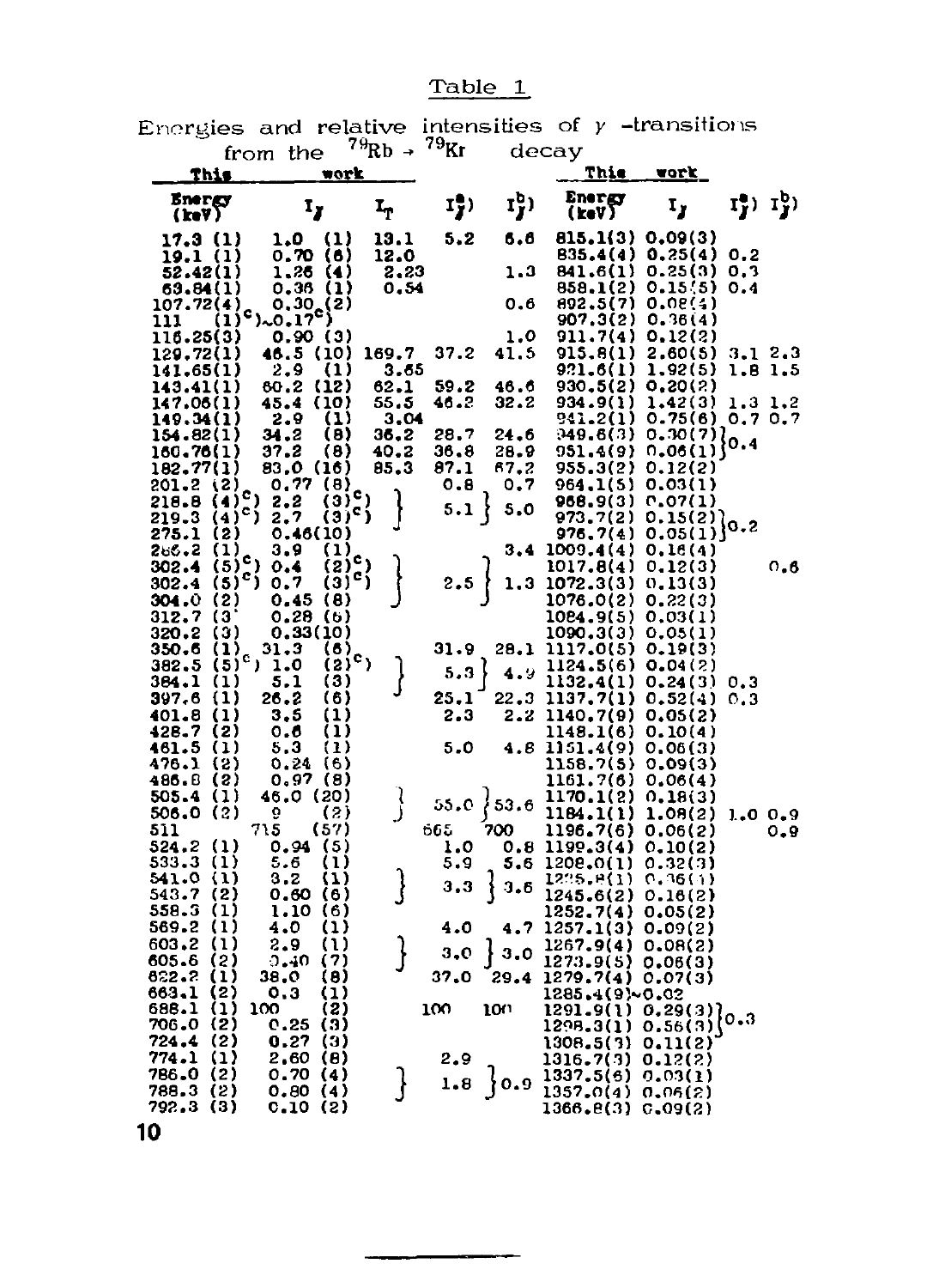|                                                                                                                                                                                                                                                                                                                                                                                                                                                                                                                                                                                                                                                                                                                                                                                                                                                                                                                 |                                                                                                                                                                                                                                                                                                                                                                                                                                                                                                                                                                                                   | Table                    | 1 (continued) |                                                                                                                                                                                                                                                                                                                                                                                                                                                                                                                                                                                                                                                                                                                                                                                                                                                                                            |                                                                                                                                                                                                                                                                                                                                                                                                                                                                                                                                                                                                         |
|-----------------------------------------------------------------------------------------------------------------------------------------------------------------------------------------------------------------------------------------------------------------------------------------------------------------------------------------------------------------------------------------------------------------------------------------------------------------------------------------------------------------------------------------------------------------------------------------------------------------------------------------------------------------------------------------------------------------------------------------------------------------------------------------------------------------------------------------------------------------------------------------------------------------|---------------------------------------------------------------------------------------------------------------------------------------------------------------------------------------------------------------------------------------------------------------------------------------------------------------------------------------------------------------------------------------------------------------------------------------------------------------------------------------------------------------------------------------------------------------------------------------------------|--------------------------|---------------|--------------------------------------------------------------------------------------------------------------------------------------------------------------------------------------------------------------------------------------------------------------------------------------------------------------------------------------------------------------------------------------------------------------------------------------------------------------------------------------------------------------------------------------------------------------------------------------------------------------------------------------------------------------------------------------------------------------------------------------------------------------------------------------------------------------------------------------------------------------------------------------------|---------------------------------------------------------------------------------------------------------------------------------------------------------------------------------------------------------------------------------------------------------------------------------------------------------------------------------------------------------------------------------------------------------------------------------------------------------------------------------------------------------------------------------------------------------------------------------------------------------|
| This                                                                                                                                                                                                                                                                                                                                                                                                                                                                                                                                                                                                                                                                                                                                                                                                                                                                                                            | work                                                                                                                                                                                                                                                                                                                                                                                                                                                                                                                                                                                              |                          |               | This                                                                                                                                                                                                                                                                                                                                                                                                                                                                                                                                                                                                                                                                                                                                                                                                                                                                                       | work                                                                                                                                                                                                                                                                                                                                                                                                                                                                                                                                                                                                    |
| <b>Energy</b><br>(keV)                                                                                                                                                                                                                                                                                                                                                                                                                                                                                                                                                                                                                                                                                                                                                                                                                                                                                          | $\mathbf{r}_{\mathbf{r}}$                                                                                                                                                                                                                                                                                                                                                                                                                                                                                                                                                                         | 17)                      | rb)           | Energy<br>(keV)                                                                                                                                                                                                                                                                                                                                                                                                                                                                                                                                                                                                                                                                                                                                                                                                                                                                            | ι,                                                                                                                                                                                                                                                                                                                                                                                                                                                                                                                                                                                                      |
| 1372.6(11)<br>1379.1(11)<br>1390.2<br>(4)<br>1395.1<br>(2)<br>(7)<br>1404.4<br>(3)<br>1408.5<br>$\bf(3)$<br>1412.4<br>(1)<br>1416.9<br>(1)<br>1427.2<br>1454.4<br>(4)<br>(1)<br>1474.7<br>1480.3<br>(1)<br>1485.2<br>(3)<br>1491.2<br>(5)<br>1504.7<br>(1)<br>1509.0(18)<br>1517.6<br>$\left(3\right)$<br>(2)<br>1521.8<br>1529.9<br>(6)<br>1536.2<br>(6)<br>(9)<br>154e.l<br>(9)<br>1553.4<br>(5)<br>1558.8<br>1563,2<br>(6)<br>1576.6<br>(4)<br>(4)<br>1592.8<br>1598.2<br>(a)<br>1606.5<br>(2)<br>(1)<br>1613.1<br>1629.7<br>(2)<br>$\bf(1)$<br>1633.9<br>1636.3<br>(6)<br>(4)<br>1663.0<br>(3)<br>1665.5<br>1673.9<br>(5)<br>(2)<br>1678.4<br>(2)<br>1682.6<br>1708.8<br>(5)<br>1716.5<br>(4)<br>(4)<br>1723.4<br>1729,7<br>(6)<br>1747.8(10)<br>1752.5(10)<br>1769.2<br>(4)<br>1776.0<br>(3)<br>1784.6<br>(3)<br>1792.5<br>(4)<br>1802,0<br>(5)<br>1820.1<br>(4)<br>1833.6(12)<br>1853.7(12)<br>1857.3(12) | 0.08(2)<br>${\sim}0.05$<br>0.01(1)<br>0.11(1)<br>0.03(1)<br>J.07(1)<br>0.07(1)<br>0.18(2)<br>0.32(2)<br>0.05(1)<br>0.32(2)<br>0.72(2)<br>0.0B(2)<br>0.04(2)<br>0.41(2)<br>0.06(2)<br>0.07(1)<br>c.15(3<br>ı<br>0.03(2)<br>0.05(2)<br>0.03(2)<br>0.06(2)<br>0.09(2)<br>0.06(2)<br>0.07(2)<br>0.07(2)<br>0.04(2)<br>0.09(1)<br>0.11(1)<br>0.07(1)<br>0.10(1)<br>0.02(1)<br>0.06(2)<br>0.09(2)<br>0.04(2)<br>0.33(2)<br>0.19(2)<br>0.05(2)<br>0,07(2)<br>0.08(2)<br>0.03(2)<br>0.04(2)<br>0.04(2)<br>0.07(2)<br>0.08(2)<br>0.07(2)<br>0.26(2)<br>0,05(2)<br>0,05(2)<br>0.04(2)<br>0.15(5)<br>0.05(2) | 0.5<br>0.4<br>0.3<br>0.7 | 0.2           | 1929.3<br>(5)<br>1943.9<br>(2)<br>1947.8<br>(4)<br>1951.4<br>(4)<br>1955.9<br>(4)<br>1961.9<br>(2)<br>1974.7(11)<br>1981.9 (6)<br>1994.7<br>(3)<br>2000.4<br>(5)<br>2007.6<br>(3)<br>2020.6(15)<br>2052.7(3)<br>2067 A<br>(4)<br>(4 X<br>2084.9<br>2102.9<br>64<br>211219(10)<br>b<br>21474<br>(7<br>2156 SB<br>(6<br>2169.7<br>14<br>(7<br>2175.1<br>(2)<br>2183.7<br>2201.9<br>(2)<br>2214.6<br>(5)<br>2233.6<br>- (6)<br>?238.2(10)<br>2293.9<br>- (4)<br>2296.1<br>(3)<br>2339.7<br>(2)<br>2357.6<br>(3)<br>2400.2<br>(5)<br>2402.7(12)<br>2415.2<br>(5)<br>2420.2<br>(9)<br>2432.3<br>(6)<br>2434.1<br>(6)<br>(7)<br>2440.6<br>2446.9<br>(4)<br>2451.9(13)<br>2453,7(16)<br>2456.9<br>- (4)<br>(7)<br>2486.9<br>2489.7<br>(8)<br>2539.4<br>(3)<br>2542.6<br>(2)<br>2582.6<br>(5)<br>2586.1<br>(2)<br>2591.2<br>(6)<br>(3)<br>2595.5<br>2606.8<br>(4<br>2620.4<br>(6)<br>2632.1<br>(7) | 0.05(1)<br>0.11(2)<br>0.05(1)<br>0.05(1)<br>0.04(1)<br>0.06(1)<br>0.08(4)<br>0.12(6)<br>0.05(2)<br>0.03(1)<br>0.06(2)<br>0.03(3)<br>0.11(2)<br>o. 33 (1)<br>0.03(1)<br>0.08(2)<br>0.03(2)<br>0.06(3)<br>c.11(4)<br>0.06(3)<br>0.C5(3)<br><b>p.</b> 17(2)<br>0.10(3)<br>0.07(2)<br>0.05(2)<br>0.04(2)<br>0.08(3)<br>0.16(4)<br>0.05(1)<br>0.04(1)<br>0.10(3)<br>~0.02<br>0.03(2)<br>0.04(3)<br>0.15(3)<br>0.14(3)<br>0.02(1)<br>0.05(1)<br>0.04(2)<br>0.03(2)<br>0.06(3)<br>0.05(2)<br>0.01(2)<br>0.04(1)<br>0.07(1)<br>0.04(1)<br>0.11(1)<br>0.03(1)<br>0.04(1)<br><b>0.C2(1)</b><br>0.02(1)<br>0.04(2) |
| 1884.6(12)<br>1897.7 (9)<br>(2)<br>1908.9                                                                                                                                                                                                                                                                                                                                                                                                                                                                                                                                                                                                                                                                                                                                                                                                                                                                       | 0.02(1)<br>0.C2(1)<br>0.04(1)                                                                                                                                                                                                                                                                                                                                                                                                                                                                                                                                                                     |                          |               | 2637.1<br>(6)<br>2657.2(12)<br>2684.6<br>(2)                                                                                                                                                                                                                                                                                                                                                                                                                                                                                                                                                                                                                                                                                                                                                                                                                                               | 0.06(3)<br>0.05(2)<br>0.10(1)                                                                                                                                                                                                                                                                                                                                                                                                                                                                                                                                                                           |
| (2)<br>1922.5<br>1925.3<br>(7)                                                                                                                                                                                                                                                                                                                                                                                                                                                                                                                                                                                                                                                                                                                                                                                                                                                                                  | 0.12(3)<br>0.05(2)                                                                                                                                                                                                                                                                                                                                                                                                                                                                                                                                                                                |                          |               | 2693.8<br>(3)<br>2700.9 (5)                                                                                                                                                                                                                                                                                                                                                                                                                                                                                                                                                                                                                                                                                                                                                                                                                                                                | 0.05(1<br>0.05(1)                                                                                                                                                                                                                                                                                                                                                                                                                                                                                                                                                                                       |

 $---$ 

l,

 $\ddot{\phantom{1}}$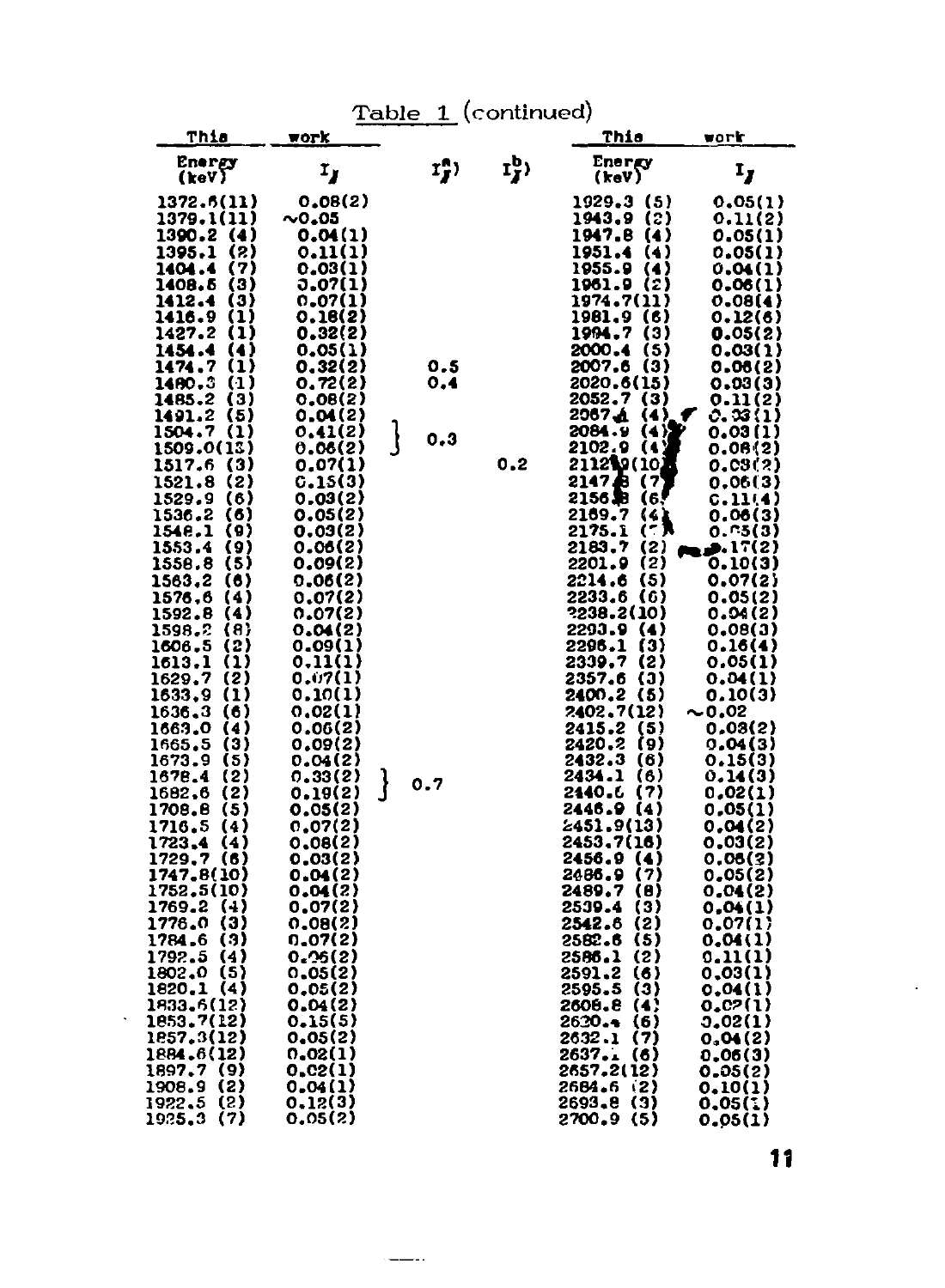|                                                                        |                               | This                                                 | vork                                     |                                                              |                                          |
|------------------------------------------------------------------------|-------------------------------|------------------------------------------------------|------------------------------------------|--------------------------------------------------------------|------------------------------------------|
| Energy<br>(keV)                                                        | Iy.                           | <i>Energy</i><br>(keV)                               | Ι,                                       | <b>Energy</b><br>(keY)                                       | I,                                       |
| $2703.3(10) \sim 0.02$<br>2742.1 (3)<br>2745.0<br>{3}<br>2750.3<br>(3) | 0.06(1)<br>0.04(1)<br>0.03(1) | 2813.1(14)<br>2816.7(11)<br>2861.4 (3)<br>2871.6(10) | 0.02(1)<br>0.02(1)<br>0.03(1)<br>0.02(1) | (3)<br>2983.3<br>2995.6<br>(7)<br>3006.9<br>(6)<br>3021.5(3) | 0.03(1)<br>0.03(1)<br>0.03(1)<br>0.04(1) |
| 2795.1<br>(7)                                                          | 0.06(2)                       | 2975.6 (5)                                           | 0.04(1)                                  |                                                              |                                          |

<sup>a</sup>) Ref.<sup>5</sup>); <sup>b</sup>) Ref.<sup>6</sup>); <sup>c</sup>) The values were determined on basis of *j*-*j* coincidence measurements; d) Deduced from the level scheme of <sup>79</sup>Kr; \*) The value was obtained on the basis of J-J coincidence measurement end the internal conversion coefficient.

Table 2

Results of  $y$  -ray prompt coincidence measurements<br>associated with the decay of  $^{79}$ Rb

Gate

### $\mathbf{x}_j(\mathbf{I}_j)$

|       | $107.72 - 182.77(Y)$                                                                                                                                                                                                                          |
|-------|-----------------------------------------------------------------------------------------------------------------------------------------------------------------------------------------------------------------------------------------------|
| 142   |                                                                                                                                                                                                                                               |
|       | $- \overline{111(0,1)}, 147.06(8.6), 382.5(0.6), 397.6(14.5), 461.5(2.7), 774.1(1.4), 788.3(0.4), 641.6(0.1), 1137.7(0.25), 1184.1(0.52),$                                                                                                    |
|       |                                                                                                                                                                                                                                               |
|       | 1416.9(Y),1504.7(Y)                                                                                                                                                                                                                           |
| 148.  | $- \frac{143.41(10.0)}{362.5(1)}, \frac{154.82(2.0)}{362.5(1)}, \frac{201.2(0.3)}{362.5(1)}, \frac{218.8(0.16)}{362.5(1)}, \frac{302.4(1)}{362.5(1)}, \frac{364.1(2.1)}{397.6(2.4)}, \frac{461.5(0.5)}{461.5(0.5)}, \frac{541.0(0.4)}{574.1}$ |
|       |                                                                                                                                                                                                                                               |
|       |                                                                                                                                                                                                                                               |
|       | (T), 788.3(T), 1184.1(Y)                                                                                                                                                                                                                      |
|       | $154.82 - 149.34(2.2), 201.2(0.2), 182.77(26.4), 350.6(27.0), 384.1(2.0),$                                                                                                                                                                    |
|       | $533.3(4.6)$ , $921.6(Y)$                                                                                                                                                                                                                     |
|       | $160.76 - 382.5(0.35) - 397.6(7.9) - 401.5(1.7) - 774.1(0.6) - 789.3(0.3)$                                                                                                                                                                    |
|       |                                                                                                                                                                                                                                               |
|       |                                                                                                                                                                                                                                               |
|       | $182.77 - 107.72(0.3), 149.34(1), 154.82(25.7), 201.2(0.6), 218.9+219.3$                                                                                                                                                                      |
|       | $(4.4), 286.2(1.7), 350.6(30.5), 505.4(44.8), 569.2(3.5), 663.1$                                                                                                                                                                              |
|       |                                                                                                                                                                                                                                               |
|       |                                                                                                                                                                                                                                               |
|       |                                                                                                                                                                                                                                               |
|       | $(7)$ , 724.4(0.4), 786.0(0.3), 921.6(0.8), 941.2(0.7), 1117.0(0.2),<br>1208.0(7), 1245.6(0.1), 1291.9(0.21), 1427.2(0.24), 1629.7(7),<br>1678.4(0.10), 1922.5(7), 2183.7(7),                                                                 |
| 219   | $-182.77(3.4), 286.2(1.8), 350.6(1.5), 384.1(7), 533.3(0.3),$                                                                                                                                                                                 |
|       | 663.1(Y)                                                                                                                                                                                                                                      |
| 275.1 | $-384.1(0.4)$                                                                                                                                                                                                                                 |
| 286.2 |                                                                                                                                                                                                                                               |
|       |                                                                                                                                                                                                                                               |
| 303   | $- 182,77(1,6),219,3(1,7),401,8(1,9)\n- 302,4(1,2),320,2(0,54),384,1(0,5)\n- 154,82(27,6),182,77(32,7),218,8(1,6),921,6(0,2),941,2(0,66)$                                                                                                     |
| 350.6 |                                                                                                                                                                                                                                               |
| 383.  | $-143.41(0.54), 149.34(2.4), 154.82(2.0), 160.76(0.34), 218.8(7)$                                                                                                                                                                             |
|       | 275.1(0.5), 304.0(0.7), 1225.8(Y)                                                                                                                                                                                                             |
| 397.6 | $-143.41(13.2), 147.06(1.7), 160.76(7.5), 921.6(0.2)$                                                                                                                                                                                         |
|       |                                                                                                                                                                                                                                               |
| 401.8 | $- 286.2(2.1), 663.1(0.2), 1268.0(0.1)$<br>$- 143.41(2.5), 147.06(0.4), 160.76(1.8)$                                                                                                                                                          |
| 461.5 |                                                                                                                                                                                                                                               |
| 506   | $-116.25(1),182.77(42.3),428.7(1),921.6(0.67)$                                                                                                                                                                                                |
| 533.3 | $-154.82(4.8), 218.8(0.24), 941.2(1)$                                                                                                                                                                                                         |
| 569.2 | $-182.77(4.1)$                                                                                                                                                                                                                                |
|       |                                                                                                                                                                                                                                               |
| 663.1 | $-219.3(Y), 401.8(Y)$                                                                                                                                                                                                                         |
| 633.1 | $-921.6(1.0)$                                                                                                                                                                                                                                 |
| 77.1  | $-143.41(1.1), 160.76(0.61)$                                                                                                                                                                                                                  |
|       |                                                                                                                                                                                                                                               |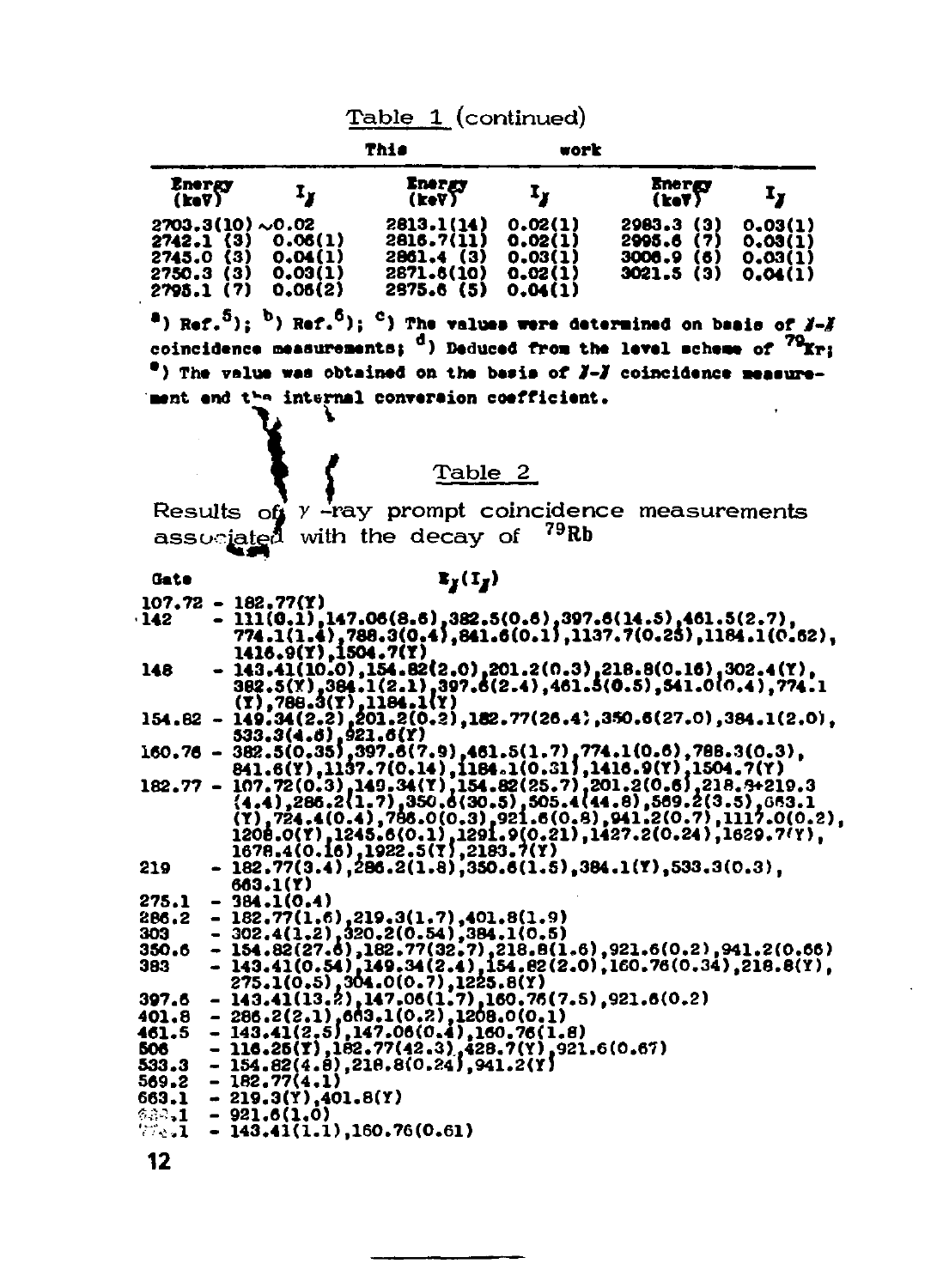### Table 2 (continued)



### Table 3

Internal conversion coefficients for  $\gamma$  -transitions<br>in  $^{79}$ Kr

| I,<br>$\mathbf{r}_I$        |                            |                   | Normal. Experiment Theoretical $d_{\lambda}$ x10 <sup>2</sup> <sup>a</sup> ) |               |           |      |       |          | Multip. |               |
|-----------------------------|----------------------------|-------------------|------------------------------------------------------------------------------|---------------|-----------|------|-------|----------|---------|---------------|
| (keV)                       | $I_{\rm e}x10^2$ $\lambda$ |                   | $a_{\lambda}$ x 10 <sup>2</sup> El                                           |               |           | m    | 12    | 13       |         |               |
| 52.42                       | 1.26                       | 76                | r                                                                            | 60            | $(35)$ 56 |      | 72    | 800      |         | <b>11, I1</b> |
| 63.84                       | 0.36                       | 17                | x                                                                            | 47            | (25)      | 32   | 43    | 400      |         | 11, II        |
| 129.72                      | 46.5                       | 9765              | ĸ                                                                            | $210^b)$ (10) |           | 3.0  | 5.6   | 30       | 210 E3  |               |
| 143.41                      | 60.2                       | 229               | r                                                                            |               | 3.8(17)   | 2.7  | 4.3   | 21       |         |               |
| 147.06                      | 45.4                       | 817               | x                                                                            | 18.0 (8)      |           | 2.5  | 4.0   | 18.5     |         | E2            |
| 154.62                      | 34.2                       | 174               | ĸ                                                                            |               | 5.1 (10)  | 2.2  | 3.5   | 16.0     |         | $M+22$        |
| 154.82                      | 34.2                       | 16.4 L+M          |                                                                              |               | 0.48(0)   | 0.28 | 0.46  | 2.4      |         | <b>11+12</b>  |
| 160.76                      | 37.2                       | 257               | r.                                                                           |               | 6.9 (10)  | 1.95 | 3.2   | 14.0     |         | $11+32$       |
| 160.76                      | 37.2                       | 33.5 LH           |                                                                              |               | 0.90(7)   | 0.25 | 0.4   | 2.1      |         | $11+12$       |
| 182.77                      | 83.0                       | 191               | ĸ                                                                            |               | 2.3(1)    | 1.35 | 2,3   | 8.2      |         | ш             |
| 182.77                      | 83.0                       | 24.1 M            |                                                                              |               | 0.29(2)   | 0.15 | 0.28  | 1.3      |         | w             |
| 218.8<br>219.3 <sup>1</sup> | 4.9                        | 12.7 <sub>l</sub> |                                                                              | 2.6           | (2)       | 0.6  | 1.45  | 4.5      |         | <b>ILI+E2</b> |
| 350.6                       | 31.3                       | 7.3               | ĸ                                                                            |               | 0.24(7)   | 0.22 | 0.45  | 0,88     |         | E1            |
| 397.6                       | 26.2                       | 8.1               | x                                                                            |               | 0.31(6)   | 0.15 | 0.33  | 0.58     |         | n             |
| 401.8                       | 3.5                        | 2.5               | x                                                                            |               | 0.70(30)  | 0.15 | 0.32  | 0,56     |         | В2            |
| 505.4<br>506                | 55                         | 5.5               | x                                                                            |               | 0.10(2)   | 0.08 | 0.19  | $0.26$ } |         | Ŧ1<br>M1,E2   |
| 622.2                       | 38                         | 4.9               | ĸ                                                                            |               | 0.13(2)   | 0.05 | 0.12  | 0.15     |         | <b>10,32</b>  |
| 688.1                       | 100                        | 4.0               | ĸ                                                                            | 0.04(1)       |           | 0.04 | 0.094 | 0.11     |         | 81            |

 $a)$  Ref.<sup>18</sup>)

b) Assumed value for normalization.

 $\ddot{\phantom{a}}$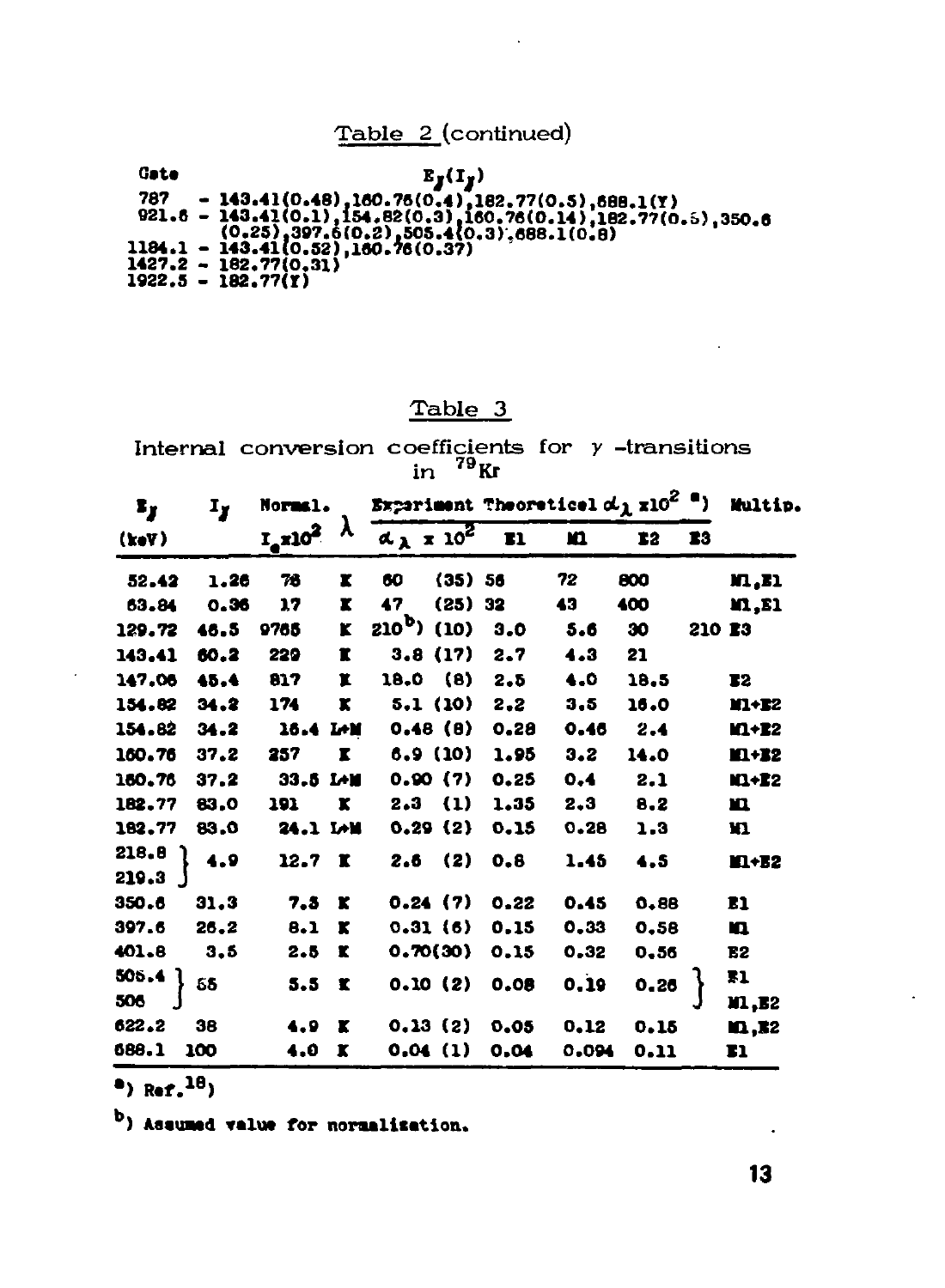There is a considerable disagreement  $(25%)$  in the intensity of the 129.72 keV isomeric transition between the values of Broda et al.<sup>/b/</sup> and ours. This discrepancy might be explained by the flying of the volatile  $\mathrm{``Kr}$  isomer (T $_{\mathrm{L\!}}$  = 55 sec) from Broda's et 1. Sources.

The observation of a  $y$ -ray line in the prompt spectrum coincident with a gating  $y$ -ray is indicated in Table 2 by the symbol Y or the value of its coincidence intensity.

The time coincidence spectra between any two  $Y$  -transitions have revealed only one half-life from the region of tenths nsec up to hundredths nsec. The half-life  $T_{12}$  = (78+6) nsec was observed in the gates of  $147.1^{7}$  and  $143.4$  keV.

### 4. DECAY SCHEME

The decay scheme of  $^{79}$ Rb has been constructed on the basis of *y-y* coincidence data, taking into account the intensities and energies of relevant  $y$ transitions. The results of the nuclear reaction studies<sup>/1–4/</sup>have been used, too. We have used the program of  $Hons<sup>/19</sup>$  to check the constructed level scheme. No difference has been found. The logft values for  $\beta^+$  –EC feeding of the levels in the  $^{79}\rm{Kr}$ have been calculated using the half-life of  $^{79}$  Rb  $(T_{1/}$  = 22.8 min<sup> $/5/$ </sup>), the theoretical calculation of the  $EC/\beta^+$  ratio  $^{20'}$ , Q  $_{EC}$  3680 keV, the ratio  $I_y(511)/I_y(688.1)$  $-7.15+0.60$  and the total intensities of  $\gamma$ -transitions given in Table 1.

Because of a large number of transitions and involved states, a detailed discussion of each level is not given. Instead, comments on specific points of interest e re presented below.

The proposed decay scheme, see  $Fig.4$  .  $ac$ comodates only 123 of 235 *у* -transitions observed in this study, In any case, the total intensity of the unassigned  $y$ -rays is < 2% per decay.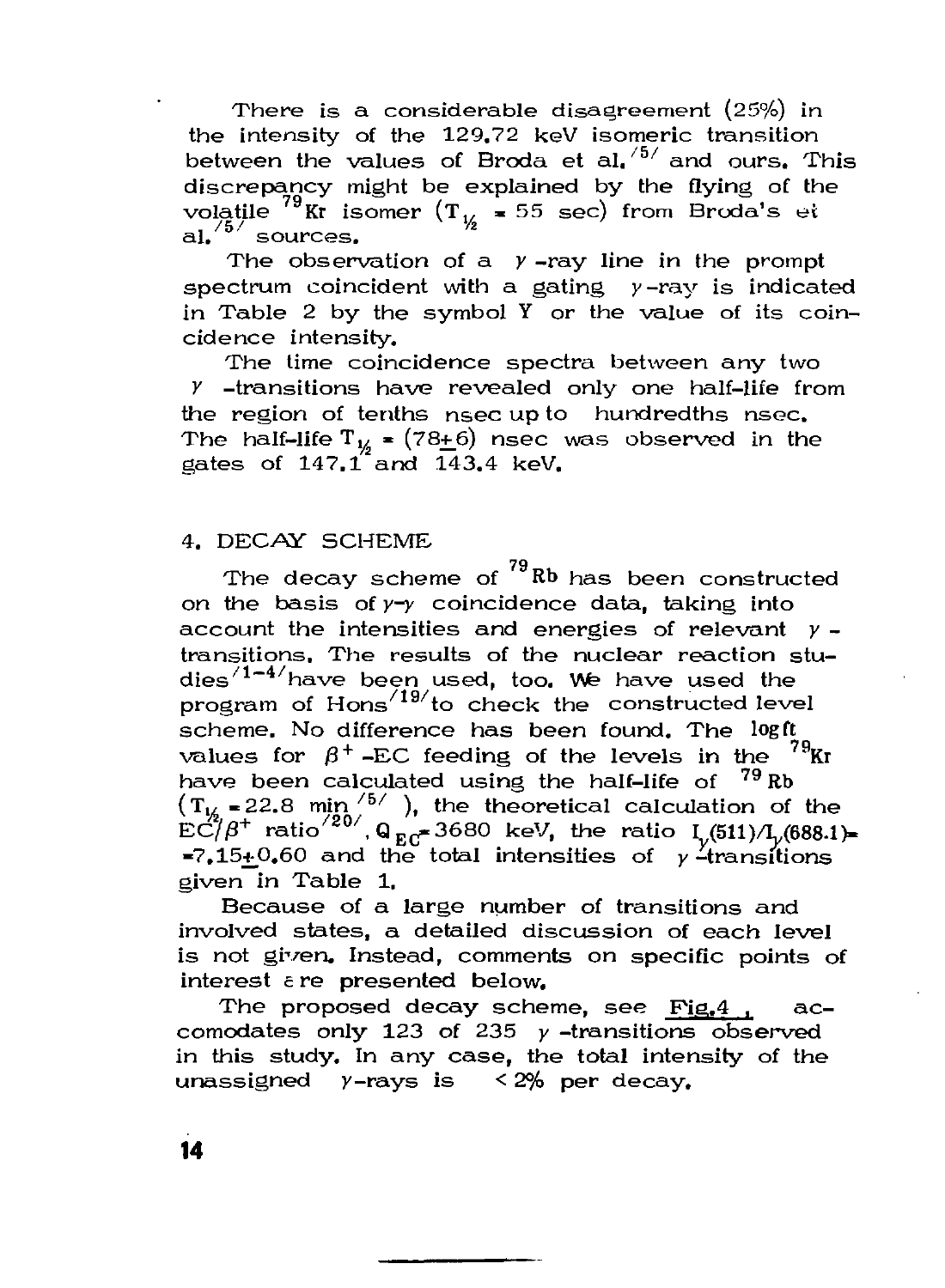The sensitivity of our coincidence experiments was high enough (for E $_{\rm \gamma}$  >100 keV) to detect coinci– dences with the relatively strong *у* -rays, e.g., 524.7, 543.7, 558.3, 603.2, 622.2, 915.8 and 934.9keV. Since we did not observe these  $\nu$ -rays in the coincidence spectra, we suggest that they populate either the ground, the first excited isomeric state or the  $148.82$  keV level which deexcites only by  $19.1$ keV transition to the isomeric state. Hence, the above mentioned as well as several other very low intensity transitions are placed in the level scheme on the basis of energy differences only.

### 4,1. Spin-Parity Assignments

On the basis of available experimental information on the levels in <sup>79</sup>Kr, it is possible to make spin and parity assignments for some of these levels. *and* parity assignments for some of these levels. Those assignments are shown in the level scheme given in Fig.4.<br>There are some arguments  $^{21}$  (the - B-decay of

There are some arguments (die /{-decay of **7 ( ) \**  rity of  $^{79}$ Kr ground slate. The E3 multipolarity  $\cdot$ the 129,72 keV isomeric transition establishes  ${\bf J}^{\pi}$   $\!$ of the  $129.72$  keV level.

The value of  $J^\pi$  for as follows from the  $E2$  multipolarity of  $147.06~keV$ transition to the ground state  $(1/2^-)$  and the half-life  $T_{1/2}$  = 78 nsec of this state.

The gamma feeding from that the  $148.83$  keV level has a larger spin than the 129.72 keV level  $(7/2^+)$ . The  $(d,p)$  data  $\frac{72}{3}$  show  $\int_{\pm}^{1} 4$ for the orbital angular momentum of the neutron transferred to the  $148.83$  keV state. The existence of a low-lying  $9/2^+$  state is demonstrated in  $81$  Kr  $^{22}$ . Therefore, we suggest  $J^{\pi}$  =9/2<sup>+</sup>for the 148.83 keV for the 148.83 keV in the 148.83 keV in the 148.83 keV in the 148.83 keV in the 148.83 keV in the 148.83 keV in the 148.83 keV in the 148.83 keV in the 148.83 keV in the 148.83 keV in the 148.83 keV in the 148.83 keV in th

level. The set of the set of the set of the set of the set of the set of the set of the set of the set of the set of the set of the set of the set of the set of the set of the set of the set of the set of the set of the se It follows from transition multipolarities of  $182.77 \,$ (M1),  $219.3 \,$ (M1) and  $350.6$  keV (E1);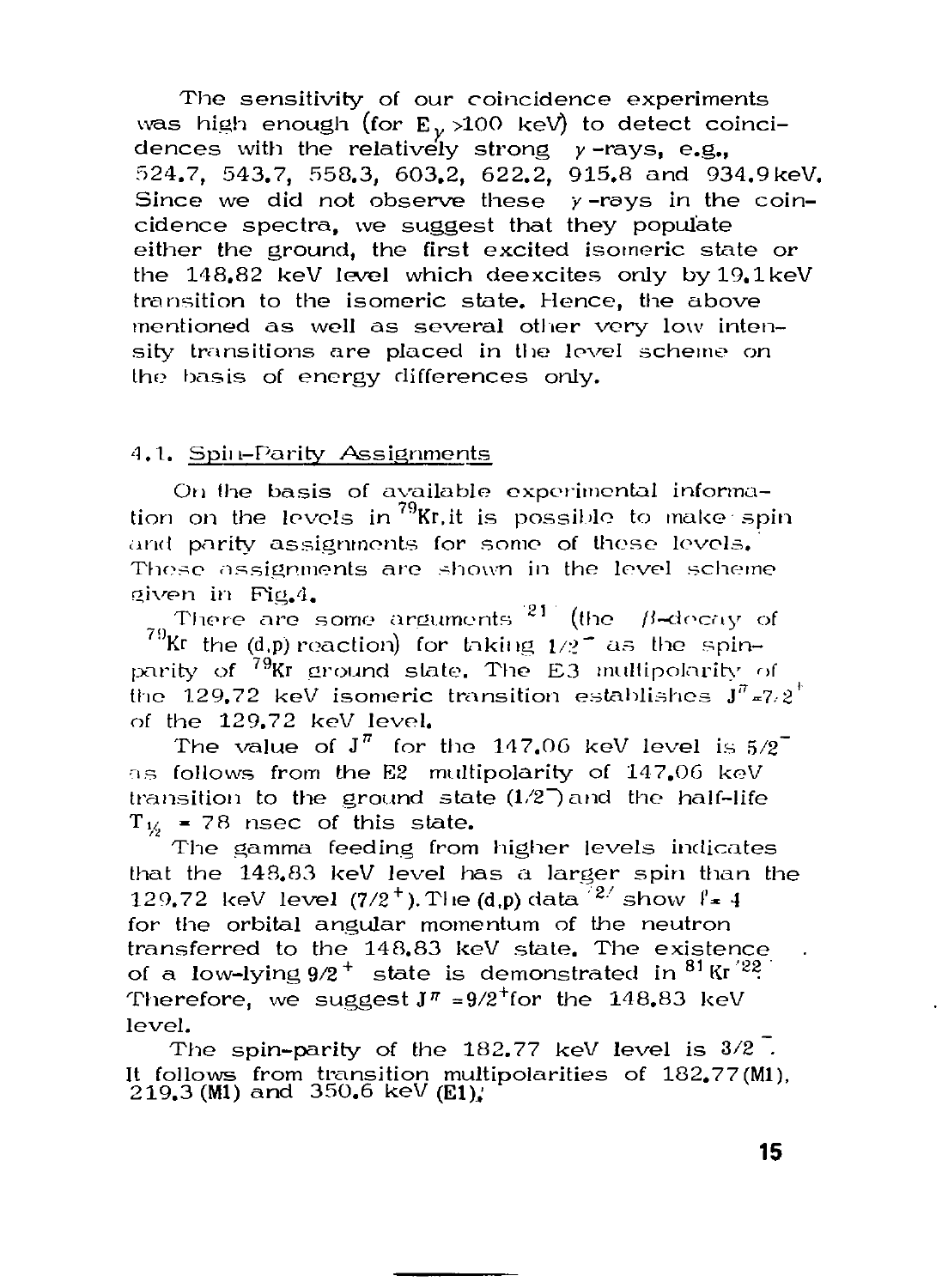

忌

coincidence relationships. The total intensities of the transitions are normalized on 100 decays of  $^{79}$  Rb.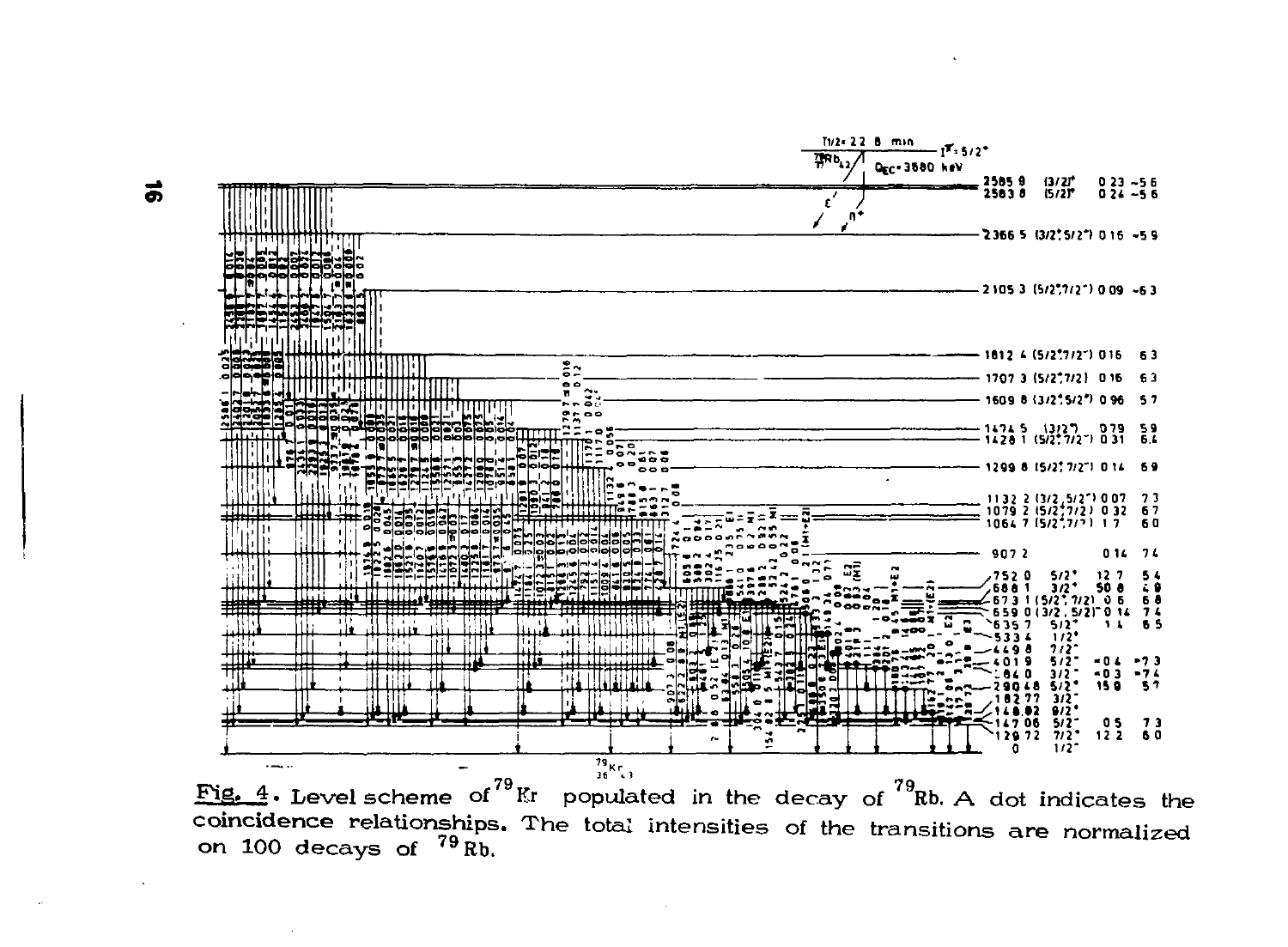The positive parity for levels of 290.48, 533.4, 688.1 and 752.0 keV excitation energy is unambiguously determined from the multipolarities of the 160.76(M1+30%E2), 397.6 (Ml), 350.6 (El), 154.82 (Ml+E2),  $688.1$ (E1)and  $622.2$  keV(M1.E2) transitions. These assignments do not agree with the proposals of the authors  $^{71.5.8/}$  but they get a support from the (d.n) but they get a support from the  $(d,p)$ reaction study of Chao et al.  $\frac{2}{3}$ 

We should like to emphasize that these assignments are critical for our next conclusions but we have not been able to find the way to reconsile our data with the published deductions  $\frac{5.6}{.}$ .

The low logft values of  $4.9$  and  $5.4$  for the  $\beta^+$  -decay to the 688.1 and 752.0 keV levels, respectively, are indicative of allowed  $\beta^*$ -transitions. It follows that the ground state of the parent nucleus,  $^{79}$ Rb, has even parity. The atomic beam measurement $^{723}{\rm {gives}}$  the spin of 5/2. Therefore, the spinparity of the ground state of  $^{19}_{37}$ Rb is 5/2<sup>+</sup>.

The authors of ref.  $1/$  have arrived at odd parity for 290.48keV level. The multipolarities of Ml and El for 143.41 and 160.76 keV transitions, respectively, were their starting point. Our results which have been obtained with better energy resolution  $($ see Fig. 3) disagree with these multipolarities. The spin-parity of 290.76, 688.1 and 752.0 keV levels was determined to be 5/2  $^+$ , 3/2  $^+$  and 5/2. $^+$  respectively, on the basis of multipolarities of relevant *у* -transitions.

The levels at 401.9, 533.4 and 635.7 keV of excitation energy have  ${\bf J}^{\pi}$ =5/2" ,1/2\* and 5/2 $^+$ respectively. These values of  $J^{\pi}$  were determined taking into account the multipolarities of  $y$ -transitions and ways in which the levels are deexcited. The assignments for these levels agree with the results of (d,p)<sup>/2/</sup>and  $(a, n_y)$ <sup>/4</sup>reaction works.

The values of  $J^{\pi}$  for 384.0  $(3/2)^{-1}$  and 449.8 keV (7/2")levels are based on works of Chao et al,  $^{\prime 2}{}^{\prime}$ and Forssten et al, $4^{\prime}$ . The arguments that have been made up to this point may be regarded as strong.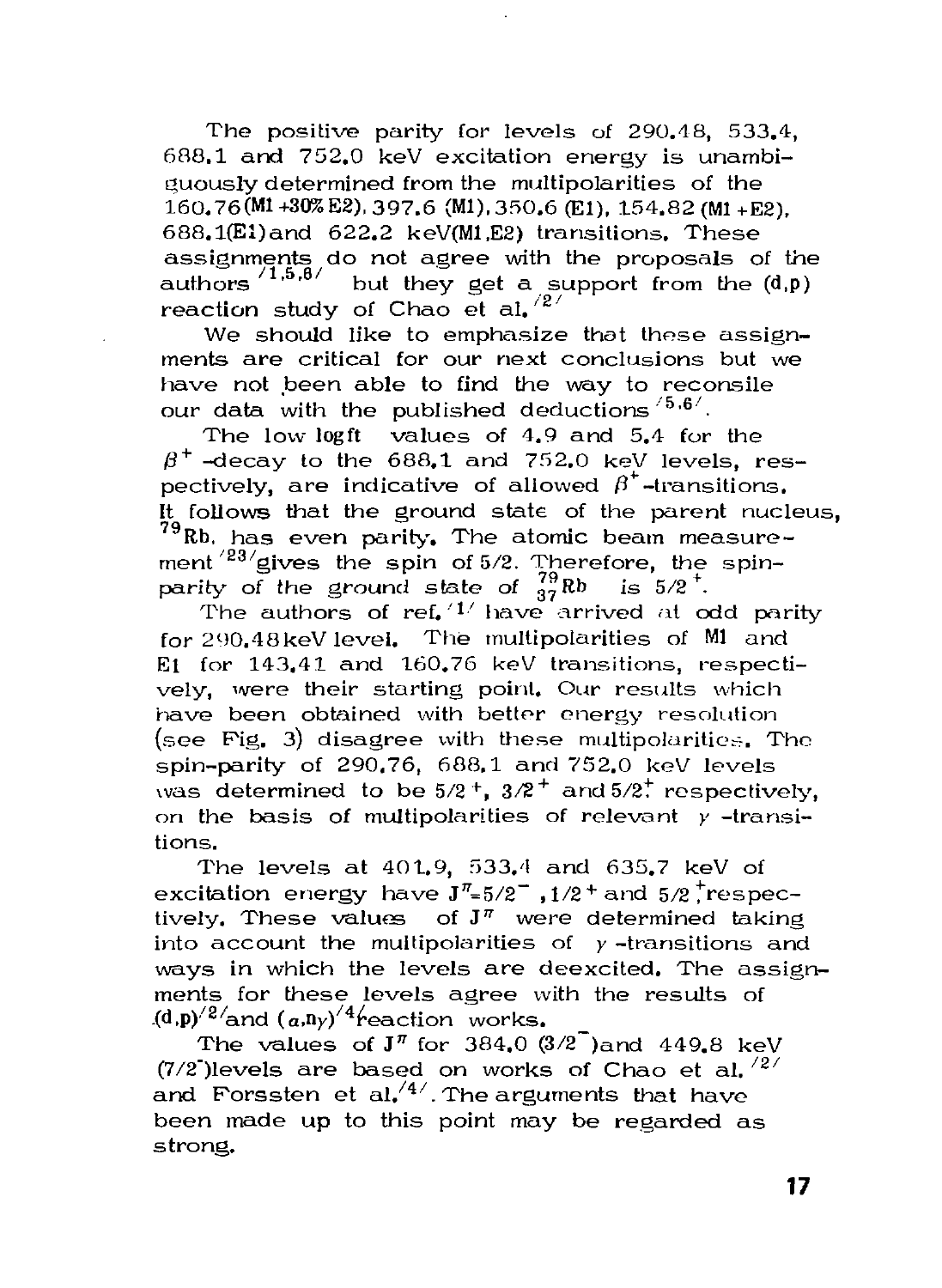The use of weak arguments (systematics of logit values, *у* -ray branching ratios, systemalics of photon transition probabilities) gives tentative spinparity assignments for the higher-lying levels of <sup>79</sup>Kr. In view of the large number of levels, the arguments that lead to the assignments shown in Pig. 4 are not given in detail.

### 5. DISCUSSION

Using  $\beta$ -branching and ICC measurements along with *Y* -transition information, spin-parity ranges have<br>heen determined for virtually all the levels in <sup>79</sup>Kr been determined for virtually all the levels in <sup>Te</sup>Kr populated in the decay of  $\ ^{79}\text{Rb}$ .From weak arguments, these ranges may be narrowed to one or two values.

Thus, for some levels, it has become possible to make meaningful comparison between experimental results and theoretical model predictions. The level structure of  $^{79}$ Kr may be discussed in a framework of two groups of theoretical models.

Pirst group uses a concept of the spherical even-even core and coupling between single particle (quasi-particle or cluster of particles) and vibrational phonons.

The simplest model of a neutron  $p_{\text{eff}}$  hole coupled to the  $2^+$  phonon state of  $^{-78}$ Kr  $(455^{\circ}$  keV) predicts two states 3/2 "and 5/2, at phonon energy. We postulate the two levels  $(3/2)$ <sup>-</sup>  $(384.0 \text{ keV})$  and  $5/2$ <sup>-</sup> (401.9 keV)) that can be fitted in this picture.

It is considerably more difficult to test this class of models with regard to even parity states (namely,  $7/2^+$   $(129.72 \text{ keV}), 5/2^+(290.48 \text{ keV})$  and  $1/2^+(533.4 \text{ keV})$ which have to arise from 1-3 neutrons in the  $1g_{0/9}$ shell.

The calculations of Kisslinger and Sorensen<sup> $77$ </sup> using a particle-phonon approach with a pairingplus-quad rupole residual interaction have failed with respect to the positive parity states since a low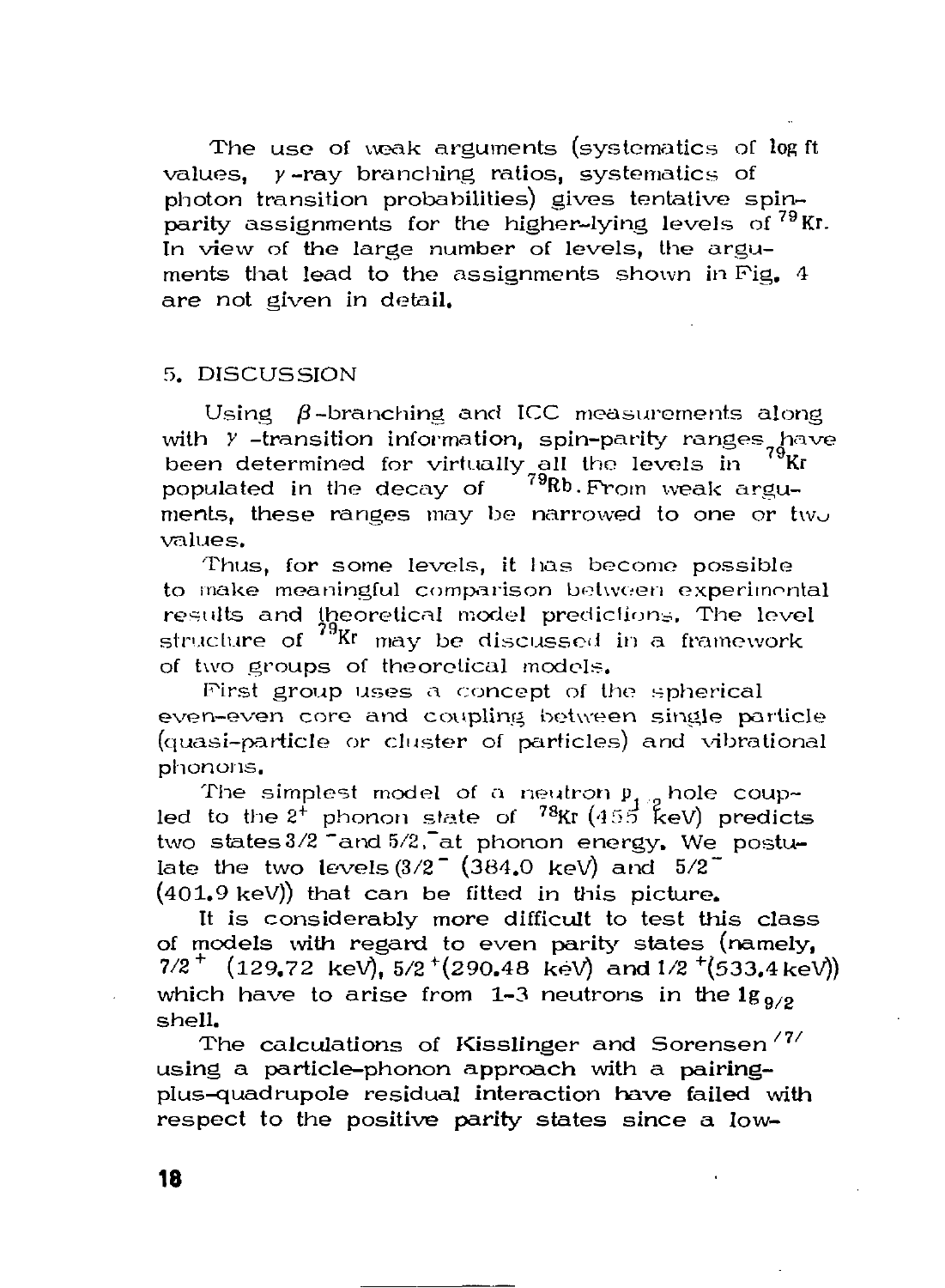lying  $7/2^+$  state had not been predicted without a very strong quadrupole interaction  $^{24/}$  In addition, the  $\,$  Ml transition between  $7/2^{\, +}$  and  $9/2^{\, +}$  states was forbidden, which seems to be in disagreement with our experimental data (see, also  $\frac{22}{2}$ ).

Ikegami and Sano $\frac{25}{h}$ have shown that taking into account a larger number of shell-model orbits, low-lying  $7/2^+, 5/2^+$  and  $9/2^+$  states are generated in  $\frac{77-81}{8}$  se<sub>43-47</sub> nuclei. Unfortunately, their ca culations suggest that the  $5/2^+$  state should always occur below the  $7/2^+$  state. This is not an experimental case.

Alaga's model - coupling a few-particle cluster to the vibrational field  $\sim$  was successfully applied by Paar  $\frac{8}{10}$  to  $_{47}$  Ag nuclides. Unfortunately, no calcu $b$  at to  $\frac{1}{4}$   $\frac{1}{4}$   $\frac{1}{4}$  or N $\frac{1}{4}$  but results of ref,  $128/180$  have shown that the properties of states in <sup>83</sup><sup>*RT<sub>47</sub>* are possible to describe by Paar's wave</sup> rictions taking into account an effective charge<br>- A the construction water of continue (Thoughout functions the gyromagnetic ratio of neutron, Therefore,  $\frac{1}{2}$ we have tried to compare our level scheme of  $\sim$ (the neutron shell structure  $\frac{n(\frac{n}{2}, p)}{n}$  ) with the cal-<br>with the scheme is the compared of  $\frac{A\cdot n}{n}$  $\alpha$  ulations of the level scheme of  $\eta \tau^{AB(p)}(\mathbb{E}_{\theta \wedge \theta})$  ). The comparison has shown that Paar's calculation<sup>8</sup> of negative parity states reproduces the number and<br>" the order of states as well as their spins but does not reproduce their energy. It is hardly a surprise because of the large difference at a phonon energy. (1 MeV for  $\Delta g$  and 0.4 MeV for  $Kr$ ). Nevertheless, the agreement is remarkable.

The same thing cannot be said with respect to the comparison of Paar's calculation  $8/$  of even parity states with our proposed level scheme. The ca culation is able to reproduce  $7/2$ <sup>+</sup> and  $9/2$ <sup>+</sup> states as well as some other but it fails on the  $1/2^+$  states  $(2.2, 1, 1, 2)$  $(533.4 \text{ keV})$  and the  $5/2<sub>3</sub>$  state  $(752.0 \text{ keV})$ . These states are not reported and they are probably very.<br>high-lying. high<del>-</del>lying,<br>are not reported and they are probably very probably very probably very probably very probably very probably ve

Another ب icture of t<sup>o</sup>Kris to assume that we are deal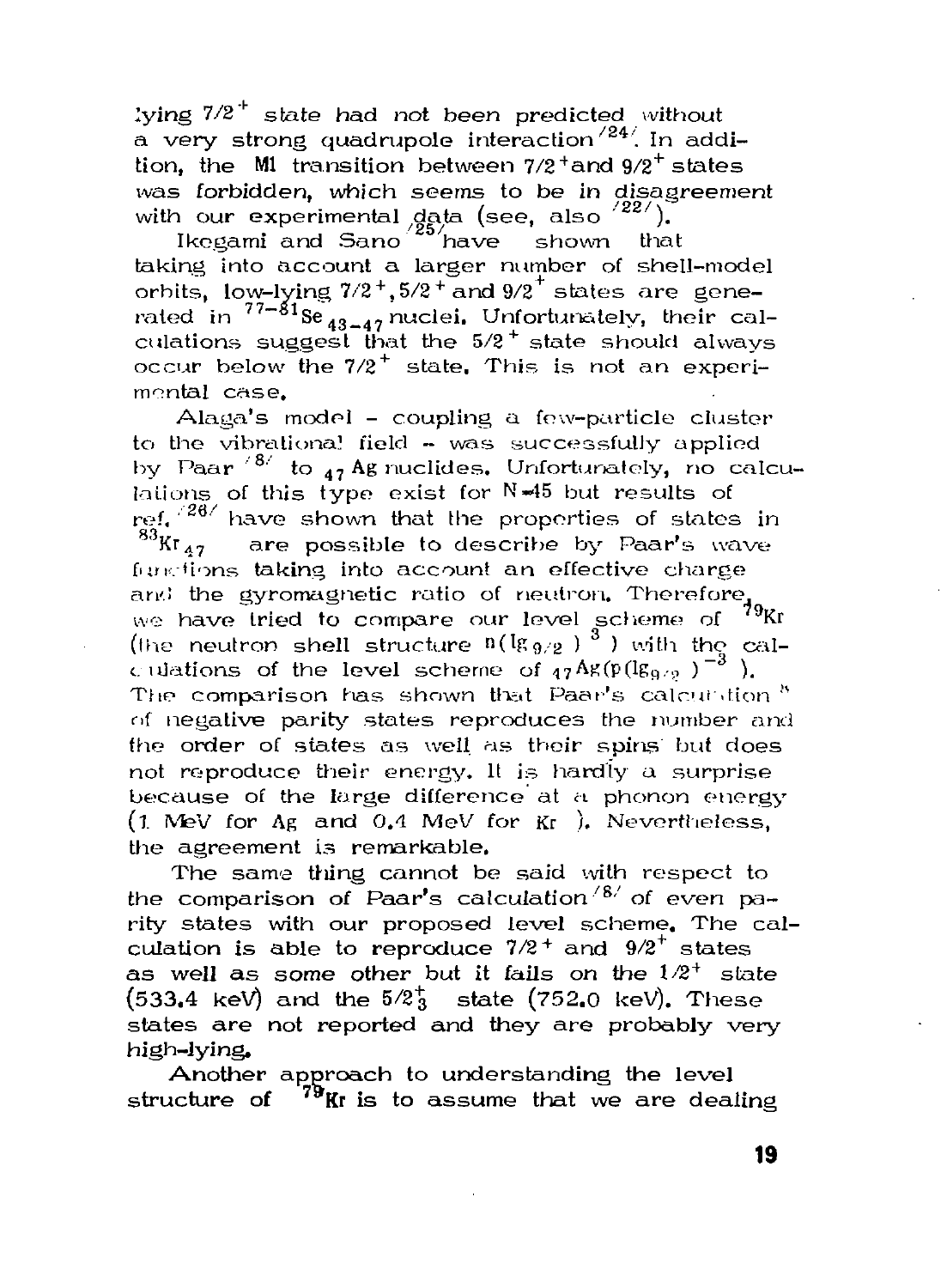with deformed nuclei, at least in the case of certain levels. Next arguments give a support to such an idea: a) the even parity of  $79Rb$ . There is only one theory, to our knowledge, capable to explain this parity. The model worked out by Scholz and Malik  $^{27/7}$ describes a coupling of an odd particle to the rotating deformed core where Coriolis interaction acting on the odd particle as well as a residual interaction of pairing type acting on nucleons of the core are taken into account. Their calculations of even parity states in the region of  $2 \approx 35$ have shown that it is possible to obtain the  $5/2^+$ state below the 9/2 one for reasonable deformation  $\beta$ =0.16; b) the relatively low energy of the 2<sup>+</sup> state in the neighbouring even-even Kr muclei (e.g., 455 keV in  $\frac{78}{78}$ Kr ); c) the exist note of quasi-rotatio-<br>nal band in  $\frac{78}{78}$ Kr; d) the large value of B(E2,2<sup>+</sup>+0<sup>+</sup>) in  $^{78}$ Kr and  $^{80}$ Kr.

The model of Scholz and Malik  $\frac{27}{3}$ , the so-called Coriolis coupling model (the CC model), has been applied by Heller and Friedman <sup>10</sup> to the odd-neutron in the  $\lg_{AB}$  shell for several values of N.41-19 and  $Z - 32 - 36$ .

Again, it is better to distinguist, the positive from negative parity states when we woul to compare the experimental spectrum of levels in  $^{79}$ Kr with the calculated one 10

Such a comparison of negative parily states shows that better agreement of the CC model with the experiment is obtained if we suppose positive deformation  $\beta \approx 0.15$  for <sup>79</sup>Kr (the value  $\beta \approx 0.15$  follows from the crossing of  $3/2$  and  $5/2$  states; see<br>Fig. 10 of ref.<sup>(10</sup>). As regards the energy, the CC states: see model does not give correct values as well as the low-lying  $3/2$ <sup>-</sup> state (384.0 keV).

The comparison of the positive parity states of the  $^{77}$ Se model nucleus with our experiment reveals some very interesting facts. If we take a positive value of deformation  $\beta$ , as follows from the negative parity states we are not able to reproduce the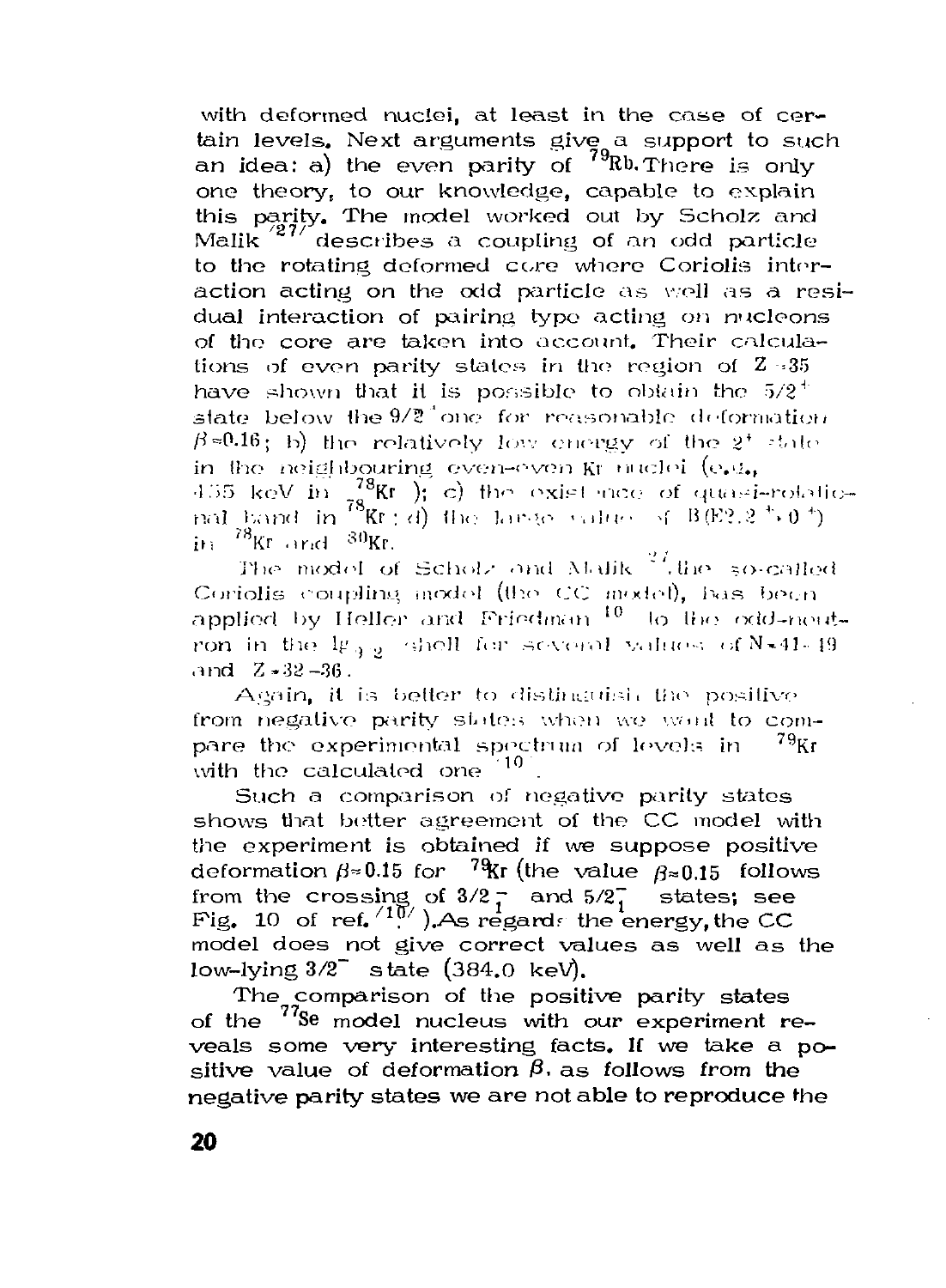close doublet of the  $7/2$  and  $9/2$  states. Moreover, the CC model predicts  $5/2^+$  state between the  $7/2^+$  and  $9/2^+$  states. Such a state has not been observed in any experiments.

The above mentioned doublet of states is reproduced by the CC model if we take a negative value of  $\beta$ . In such a case the CC model contains all the observed excited levels except the third  $5/2^+$  state  $(752.0 \text{ keV})$ . Again, the CC model does not reproduce the order and energy of excited states  $(e.g.,)$ 1/2<sup>+</sup> state (533,4 keV) is predicted to be higher than 1500 keV). If we believe that the <sup>78</sup>Kr is an axial symmetric deformed nucleus and the odd neutron is coupled to this core in the way predicted by Coriolis coupling model $^{/10/}$  then we are forced to acknowledge a different deformation for the states of different parity.

If we suppose that the  $\beta^+$ -decaying  $5/2^+$  state of  $79Rb$  is described by the wave function given by **Scholz and Malik<sup>(27</sup>/then some possibility exists** for the interpretation of states of  $^{79}\text{Kr}$ . The  $5/2^+$  state of  $^{79}$  Rb is a mixture $^{/27\prime}$ of 1/2+[440], 3/2+[431] and *5/2\*1422} Nilsson proton states with the main compo*nent of 1/2<sup>+</sup>[440]. If the proton in the 1/2 <sup>r</sup>[440] state transmits then allowed unhindered  $\beta$  -transitions are going *to the states with the main component of*  1/2<sup>+</sup>[440]. There are two such  $\beta^+$ -transitions, namely, transition to the 688.1 keV level  $(3/2^+, \log t = 4.9)$ and transition to the  $752.0$  keV level  $(5/2<sup>+</sup>, \log ft = 5.4)$ . The ratio of values ft  $(688.1)/$ ft  $(752.0)$  does not contradict to well—known Alaga's rule $^{/28/}$  .

The  $1/2^+$  state of 533.4 keV excitation energy is taken as a band-head of the rotational band on the Nilsson  $1/2$ <sup>+</sup>[440]state. The parameters of the rotational band are  $\hbar^2/2\theta = 37.7$  keV and  $a=1.1$  $\theta$  - the moment of the inertia, a - decoupling parameter). It may be worth to remark that the parameter  $\hbar^2/2\theta$  is equal to 39.8 keV at an even-even neighbour nucleus, i.e., <sup>78</sup>Kr. The analysis of the  $\gamma$ -ray branching ratio of the 752.0 keV does not contradict to such interpretation.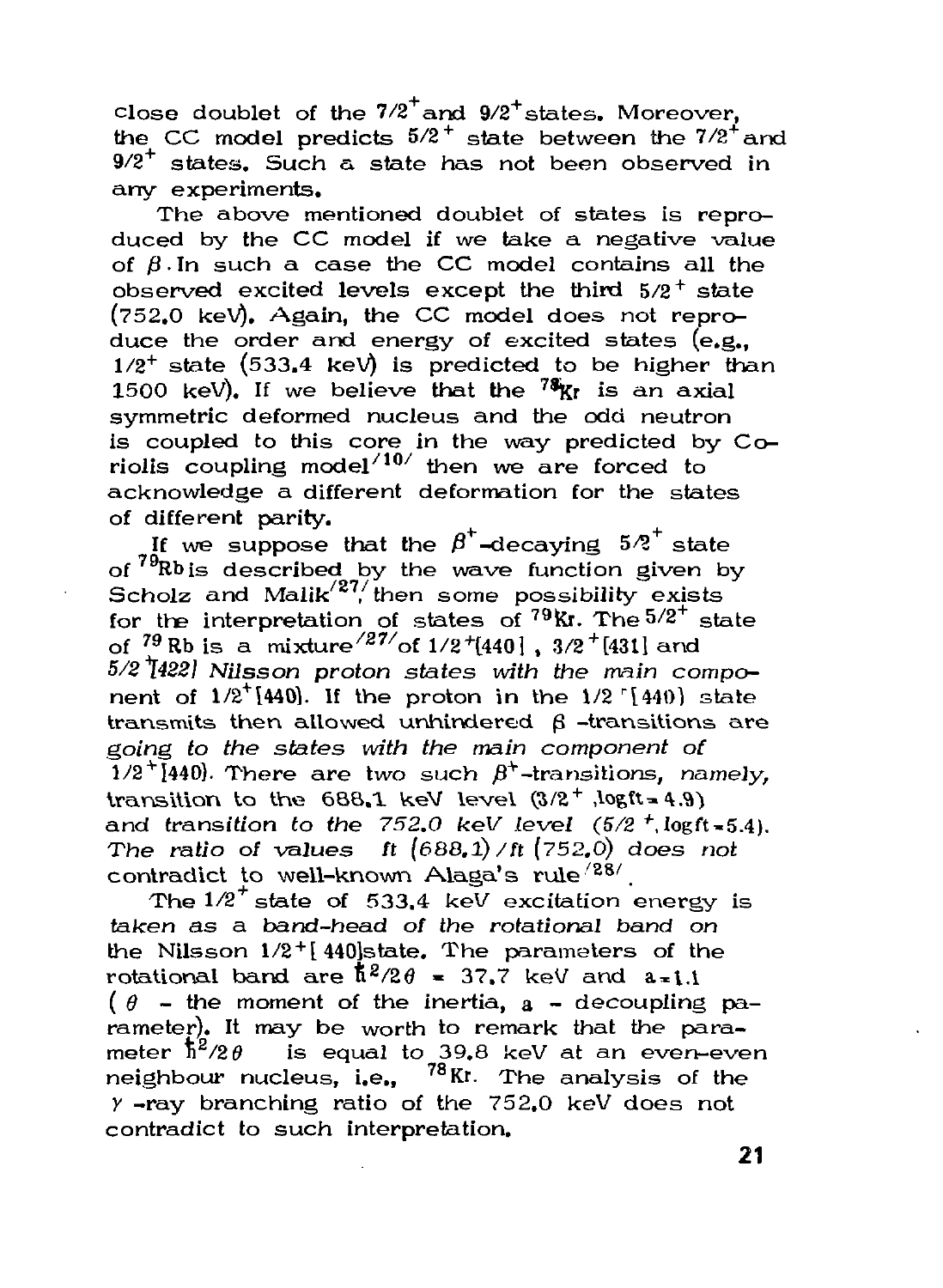It is possible to construct a ground state rotational band:  $g_s$ ,  $(1/2)$ [301] Nilsson state), 182.77 $(3/2)$ ] and 409.1 keV  $(5/2)$  levels. The intensities of  $y$ transitions from the level of the  $1/2$   $(440)$  rotational band to the levels of  $1/2$ <sup>-[301]</sup> rotational band are not contrary to Alaga's known-rules for the branching ratio of  $\gamma$ -transitions from the level of one rotational band to the levels of a second rotational band .

We would like to emphasize that the above mentioned interpretation of levels in <sup>79</sup>Kr is only tentative (e.g., the origin of  $7/2^+(129.72$  keV) and  $5/2^*$  (290.48 keV) levels is very unclear. The rotational bands Ixised on  $1/2$   $440$ ] and  $1/2$ <sup>-1301</sup> Nilsson states have the properties of relatively pure bands (an admixture of another K is small). On the other hand, the explanation of  $7/2^+$  and  $5/2^+$  states requires relatively much admixtures of another K.

The authors are grateful to Dr. C.Vylov and his co-workers for help during the measurements of internal conversion electron spectra.

**REPERENCES** 

- 1. Bharati S.M. et al. Pramana, 1975, 4, p. 25.
- 2. Chao J. et al. Phys.Rev., 1975, C11, p.1237.
- 3. Andersen S.L. et al. Ann.Rep.Res.Inst.Phys.. Stockholm, 1971, p.107.
- 4. Forssten K. et al. [Ann.Rep.Res.Inst.Phys.](http://Ann.Rep.Res.Inst.Phys) Stockholm, 1974, p.96.
- 5. Broda R. et al. Acta Phys. Pol., 1972, B3, p.263.
- 6. Lingeman E.W.A. et al. Nucl. Phys., 1971, A160, p.630.
- 7. Kisslinger L.S., Sorensen R.A. Rev.Mod.Phys., 1963, 35, p.853.
- 8. Paar V. Nucl. Phys., 1973, A211, p.29.
- 9. Kuriyama A, et al, Progr. Theor. Phys. Suppl., 1975, 58, p.1.
- 10. Heller S.L., Friedman J.N. Phys.Rev., 1974. C10, p.1509 and Phys.Rev., 1975, C12, p.1006.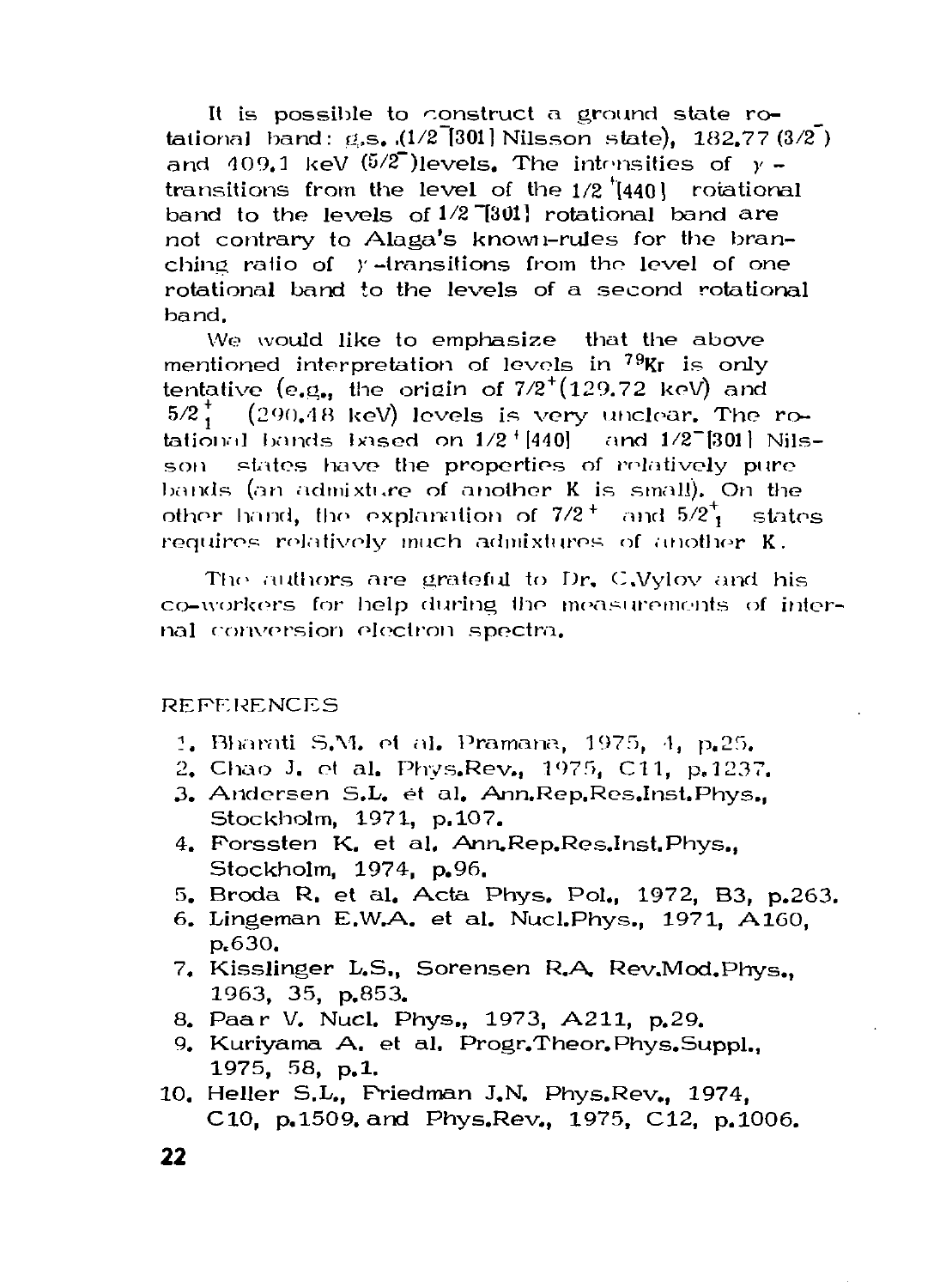- 11. Beyer G. et al. , to be published.
- 12. Vylov C. et al. JINR, P6-10414, Dubna. 1977.
- 13. Aubin G. et al. Nucl.Ins.r. and Meth., 1969. 76, p. 93.
- 14. Gehrke R.J. et al. Nucl.Instr. and Meth., 1971, 91, p.349.
- 15. Hansen J.S. et al. Nucl.Instr. and Meth., 1973, 106, p.365.
- 16. Honusek M., Fromm W.-D. JINR, 10-10007, Dubna, 1976.
- 17. Vylov C. et al. JINR, P6-9071, Dubna, 1976.
- 18. Hager R.S., Seltzer E.C. Nucl.Data., 1968, A4, p.l.
- 19. Hons Z., private communication.
- 20. Dzhelepov B.S. et al. Beta Processes, "Nauka", M., 1973.
- 21. Urone P.P., Kocher D.C. Nucl.Data Sheets, 1975. 15, *no.* 3.
- 22. Liptak J. et al. Nucl.Phys., 1977, A286, p.263.
- 23. Ekström C. et al. 3rd [Int.Conf.on N](http://Int.Conf.on)ucl. Far from Stability, Cargese, Corsica, 1976, p.193.
- 24. Kisslinger L.S. Nucl.Phys., 1966, 78, p.341.
- 25. Ikegami H., Sano M. Phys.Lett., 1966, 21, p.323.
- 26. Krištiak J. et al., to be published.
- 27. Scholz W., Malik F.B. Phys.Rev., 1968, 176, p. 1355.
- 28. Alaga G. et al. [Dan.Mat.Fys.Medd.](http://Dan.Mat.Fys.Medd), 1955, 29, no. 9.

Received by Publishing Department on November 17, 1977.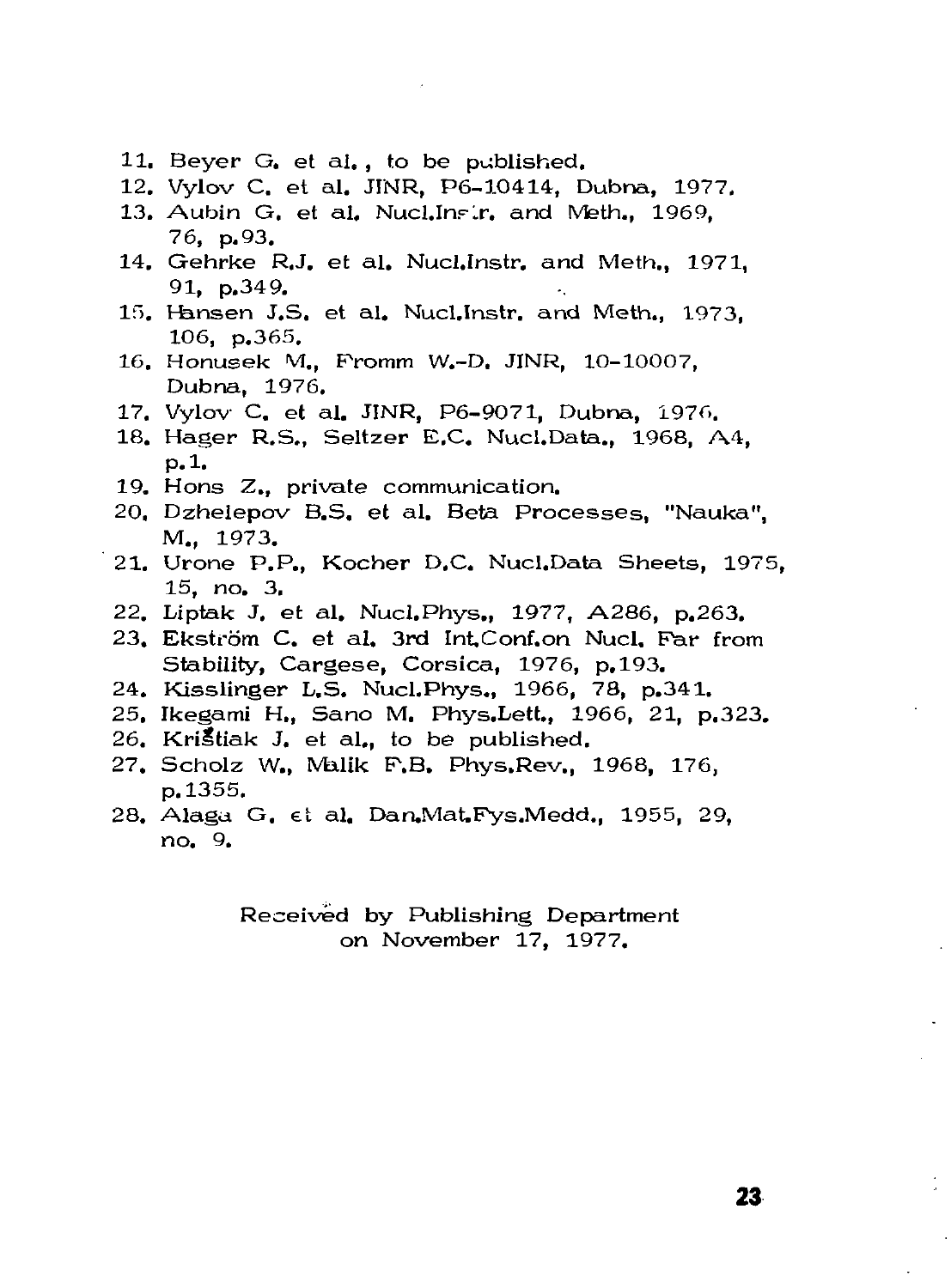# ТЕМАТИЧЕСКИЕ КАТЕГОРИИ ПУБЛИКАЦИЙ ОБЪЕДИНЕННОГО ИНСТИТУТА ЯДЕРНЫХ ИССЛЕДОВАНИЙ

| Индекс | Тематика                                                            |
|--------|---------------------------------------------------------------------|
|        | 1. Экспериментальная физика высоких элергий                         |
|        | 2. Теоретическая физика высоких энергий                             |
|        | 3. Экспериментальная нейтронная физика                              |
|        | 4. Тесретическая физика низких энергий                              |
|        | 5. Математика                                                       |
|        | 6. Ядерная спектроскопия и радиохимия                               |
|        | 7. Физика тяжелых гонов                                             |
|        | 8. Криогеника                                                       |
|        | 9. Ускорители                                                       |
|        | 10. Автоматизация обработки экспериментальных<br>панных             |
|        | 11. Вычислительная математика и техника                             |
|        | 12. Химия                                                           |
|        | 13. Техника физического эксперимента                                |
|        | 14. Исследования твердых тел и жидкостей<br>ядериь:ми методами      |
|        | 15. Экспериментальная физика ядерных реакций<br>при низких энергиях |
| 16.    | Дозиметрия и физика защиты                                          |
|        | 17. Теория конденсированного состояния                              |

#